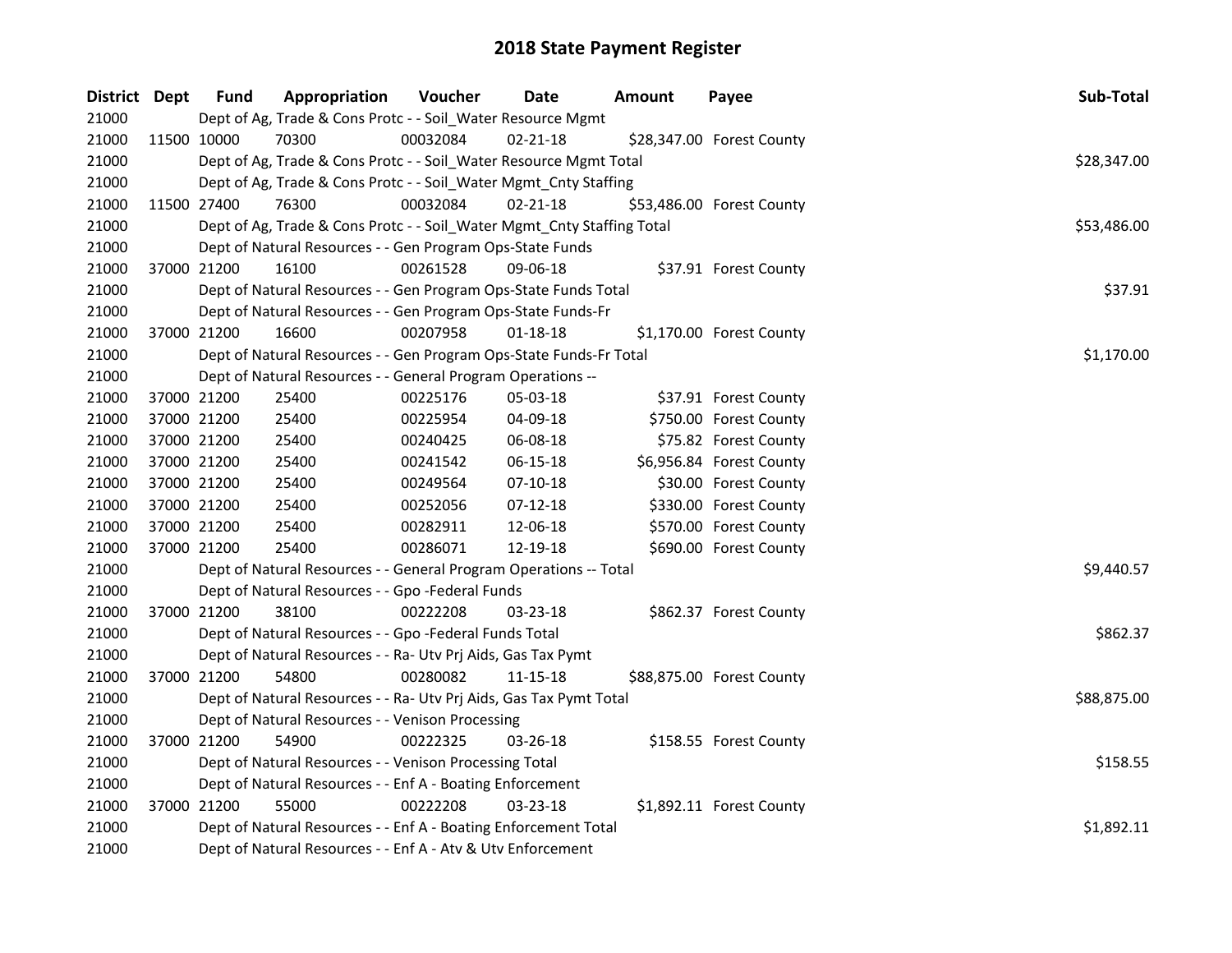| District Dept |             | <b>Fund</b> | Appropriation                                                      | Voucher  | <b>Date</b>    | Amount | Payee                      | Sub-Total    |
|---------------|-------------|-------------|--------------------------------------------------------------------|----------|----------------|--------|----------------------------|--------------|
| 21000         |             | 37000 21200 | 55100                                                              | 00268009 | 09-27-18       |        | \$33,889.47 Forest County  |              |
| 21000         |             | 37000 21200 | 55100                                                              | 00268542 | 09-27-18       |        | \$15,708.55 Forest County  |              |
| 21000         |             |             | Dept of Natural Resources - - Enf A - Atv & Utv Enforcement Total  |          |                |        |                            | \$49,598.02  |
| 21000         |             |             | Dept of Natural Resources - - Wildlife Damage Claims & Abat        |          |                |        |                            |              |
| 21000         |             | 37000 21200 | 55300                                                              | 00222325 | 03-26-18       |        | \$7,916.96 Forest County   |              |
| 21000         |             |             | Dept of Natural Resources - - Wildlife Damage Claims & Abat Total  |          |                |        |                            | \$7,916.96   |
| 21000         |             |             | Dept of Natural Resources - - Resaids - County Cons Aids           |          |                |        |                            |              |
| 21000         |             | 37000 21200 | 56300                                                              | 00277229 | 11-05-18       |        | \$2,940.00 Forest County   |              |
| 21000         |             |             | Dept of Natural Resources - - Resaids - County Cons Aids Total     |          |                |        |                            | \$2,940.00   |
| 21000         |             |             | Dept of Natural Resources - - Ra- Fish, WI & Forestry              |          |                |        |                            |              |
| 21000         |             | 37000 21200 | 56400                                                              | 00228518 | 04-19-18       |        | \$660.70 Forest County     |              |
| 21000         |             |             | Dept of Natural Resources - - Ra- Fish, WI & Forestry Total        |          |                |        |                            | \$660.70     |
| 21000         |             |             | Dept of Natural Resources - - Resaids - Forest Croplnd & Mfl       |          |                |        |                            |              |
| 21000         |             | 37000 21200 | 56600                                                              | 00267464 | 09-17-18       |        | \$51,222.83 Forest County  |              |
| 21000         |             |             | Dept of Natural Resources - - Resaids - Forest CropInd & Mfl Total |          |                |        |                            | \$51,222.83  |
| 21000         |             |             | Dept of Natural Resources - - Resaids - County Forest Loans        |          |                |        |                            |              |
| 21000         |             | 37000 21200 | 56700                                                              | 00208681 | $01 - 23 - 18$ |        | \$7,047.87 Forest County   |              |
| 21000         | 37000 21200 |             | 56700                                                              | 00237244 | 05-15-18       |        | \$13,384.40 Forest County  |              |
| 21000         |             | 37000 21200 | 56700                                                              | 00237313 | 05-16-18       |        | \$176,199.00 Forest County |              |
| 21000         |             |             | Dept of Natural Resources - - Resaids - County Forest Loans Total  |          |                |        |                            | \$196,631.27 |
| 21000         |             |             | Dept of Natural Resources - - Resaids - Cnty Forest Prj Loan       |          |                |        |                            |              |
| 21000         |             | 37000 21200 | 56800                                                              | 00237244 | $05 - 15 - 18$ |        | \$396,000.00 Forest County |              |
| 21000         | 37000 21200 |             | 56800                                                              | 00237249 | 05-15-18       |        | \$42,000.00 Forest County  |              |
| 21000         |             |             | Dept of Natural Resources - - Resaids - Cnty Forest Prj Loan Total |          |                |        |                            | \$438,000.00 |
| 21000         |             |             | Dept of Natural Resources - - Resaids - Cnty Forest Prj Loan       |          |                |        |                            |              |
| 21000         |             | 37000 21200 | 57000                                                              | 00237242 | 05-15-18       |        | \$5,630.00 Forest County   |              |
| 21000         |             | 37000 21200 | 57000                                                              | 00237244 | 05-15-18       |        | \$15,215.60 Forest County  |              |
| 21000         |             | 37000 21200 | 57000                                                              | 00237313 | 05-16-18       |        | \$50,000.00 Forest County  |              |
| 21000         |             |             | Dept of Natural Resources - - Resaids - Cnty Forest Prj Loan Total |          |                |        |                            | \$70,845.60  |
| 21000         |             |             | Dept of Natural Resources - - Resaids - Cnty Forst & Admin         |          |                |        |                            |              |
| 21000         |             | 37000 21200 | 57200                                                              | 00230876 | 05-02-18       |        | \$8,301.13 Forest County   |              |
| 21000         |             | 37000 21200 | 57200                                                              | 00258976 | 08-14-18       |        | \$7,788.05 Forest County   |              |
| 21000         |             |             | Dept of Natural Resources - - Resaids - Cnty Forst & Admin Total   |          |                |        |                            | \$16,089.18  |
| 21000         |             |             | Dept of Natural Resources - - Ra- Cnty Snow Trail & Area Aid       |          |                |        |                            |              |
| 21000         |             | 37000 21200 | 57400                                                              | 00280083 | 11-15-18       |        | \$88,875.00 Forest County  |              |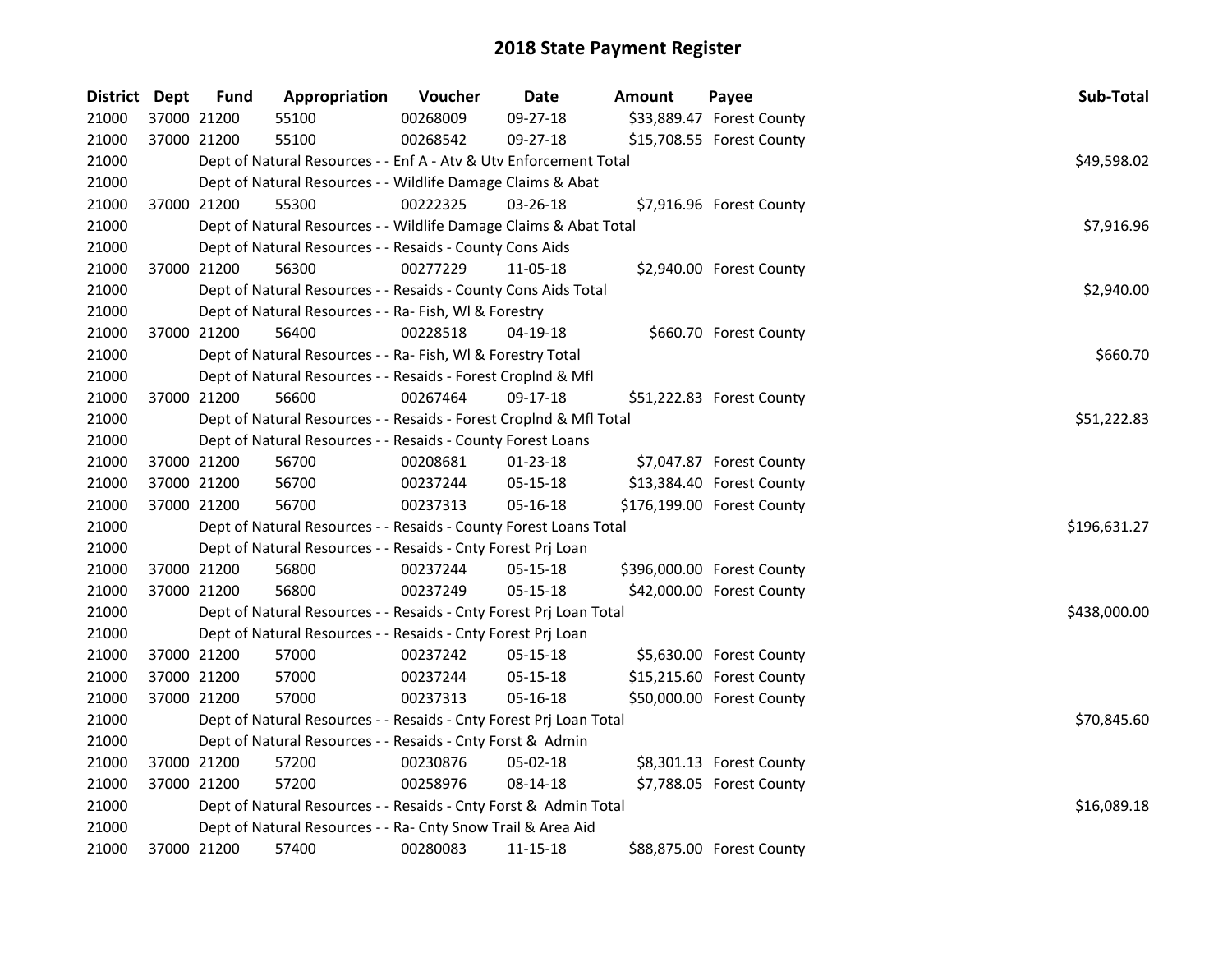| District Dept |             | <b>Fund</b> | Appropriation                                                      | Voucher  | <b>Date</b>    | Amount | Payee                      | Sub-Total    |  |  |  |
|---------------|-------------|-------------|--------------------------------------------------------------------|----------|----------------|--------|----------------------------|--------------|--|--|--|
| 21000         |             |             | Dept of Natural Resources - - Ra- Cnty Snow Trail & Area Aid Total |          |                |        |                            | \$88,875.00  |  |  |  |
| 21000         |             |             | Dept of Natural Resources - - Ra- Snowmobile Trail Areas           |          |                |        |                            |              |  |  |  |
| 21000         | 37000 21200 |             | 57500                                                              | 00208141 | $01 - 22 - 18$ |        | \$88,893.46 Forest County  |              |  |  |  |
| 21000         | 37000 21200 |             | 57500                                                              | 00252610 | $07-12-18$     |        | \$60,868.50 Forest County  |              |  |  |  |
| 21000         | 37000 21200 |             | 57500                                                              | 00262434 | 08-27-18       |        | \$60,868.50 Forest County  |              |  |  |  |
| 21000         | 37000 21200 |             | 57500                                                              | 00268872 | 09-26-18       |        | \$120,768.40 Forest County |              |  |  |  |
| 21000         |             |             | Dept of Natural Resources - - Ra- Snowmobile Trail Areas Total     |          |                |        |                            | \$331,398.86 |  |  |  |
| 21000         |             |             | Dept of Natural Resources - - Ra- Atv Prj Aids, Gas Tax Pymt       |          |                |        |                            |              |  |  |  |
| 21000         |             | 37000 21200 | 57600                                                              | 00226454 | $04 - 11 - 18$ |        | \$2,659.00 Forest County   |              |  |  |  |
| 21000         | 37000 21200 |             | 57600                                                              | 00255285 | 07-25-18       |        | \$20,027.00 Forest County  |              |  |  |  |
| 21000         | 37000 21200 |             | 57600                                                              | 00262393 | 08-27-18       |        | \$20,027.00 Forest County  |              |  |  |  |
| 21000         | 37000 21200 |             | 57600                                                              | 00262394 | 08-27-18       |        | \$2,861.00 Forest County   |              |  |  |  |
| 21000         |             |             | Dept of Natural Resources - - Ra- Atv Prj Aids, Gas Tax Pymt Total |          |                |        |                            | \$45,574.00  |  |  |  |
| 21000         |             |             | Dept of Natural Resources - - Ea - Lake Protection                 |          |                |        |                            |              |  |  |  |
| 21000         | 37000 21200 |             | 66300                                                              | 00258993 | 08-13-18       |        | \$5,000.00 Forest County   |              |  |  |  |
| 21000         |             |             | Dept of Natural Resources - - Ea - Lake Protection Total           |          |                |        |                            |              |  |  |  |
| 21000         |             |             | Dept of Natural Resources - - Fin Asst For Responsible Units       |          |                |        |                            |              |  |  |  |
| 21000         | 37000 27400 |             | 67000                                                              | 00235080 | 05-11-18       |        | \$79,246.72 Forest County  |              |  |  |  |
| 21000         |             |             | Dept of Natural Resources - - Fin Asst For Responsible Units Total |          |                |        |                            | \$79,246.72  |  |  |  |
| 21000         |             |             | Dept of Natural Resources - - Recycling Consolidation Grants       |          |                |        |                            |              |  |  |  |
| 21000         | 37000 27400 |             | 67300                                                              | 00235080 | 05-11-18       |        | \$2,396.50 Forest County   |              |  |  |  |
| 21000         |             |             | Dept of Natural Resources - - Recycling Consolidation Grants Total |          |                |        |                            | \$2,396.50   |  |  |  |
| 21000         |             |             | Dept of Natural Resources - - Land Acquisition                     |          |                |        |                            |              |  |  |  |
| 21000         | 37000 36300 |             | <b>TA100</b>                                                       | 00234409 | 05-09-18       |        | \$161,130.00 Forest County |              |  |  |  |
| 21000         | 37000 36300 |             | TA100                                                              | 00234411 | 05-09-18       |        | \$400,630.00 Forest County |              |  |  |  |
| 21000         | 37000 36300 |             | <b>TA100</b>                                                       | 00238158 | 05-22-18       |        | \$30.00 Forest County      |              |  |  |  |
| 21000         | 37000 36300 |             | <b>TA100</b>                                                       | 00252963 | 07-18-18       |        | \$30.00 Forest County      |              |  |  |  |
| 21000         | 37000 36300 |             | <b>TA100</b>                                                       | 00271276 | $10 - 15 - 18$ |        | \$1,600.00 Forest County   |              |  |  |  |
| 21000         | 37000 36300 |             | <b>TA100</b>                                                       | 00271277 | 10-09-18       |        | \$1,870.00 Forest County   |              |  |  |  |
| 21000         |             |             | Dept of Natural Resources - - Land Acquisition Total               |          |                |        |                            | \$565,290.00 |  |  |  |
| 21000         |             |             | WI Dept of Transportation - - Eldly&Disa Co/Aid Sf                 |          |                |        |                            |              |  |  |  |
| 21000         | 39500 21100 |             | 16800                                                              | 00229629 | 03-14-18       |        | \$70,970.00 Forest County  |              |  |  |  |
| 21000         |             |             | WI Dept of Transportation - - Eldly&Disa Co/Aid Sf Total           |          |                |        |                            | \$70,970.00  |  |  |  |
| 21000         |             |             | WI Dept of Transportation - - Hwy Sfty Loc Aid Ffd                 |          |                |        |                            |              |  |  |  |
| 21000         | 39500 21100 |             | 18500                                                              | 00309618 | 10-16-18       |        | \$793.00 Forest County     |              |  |  |  |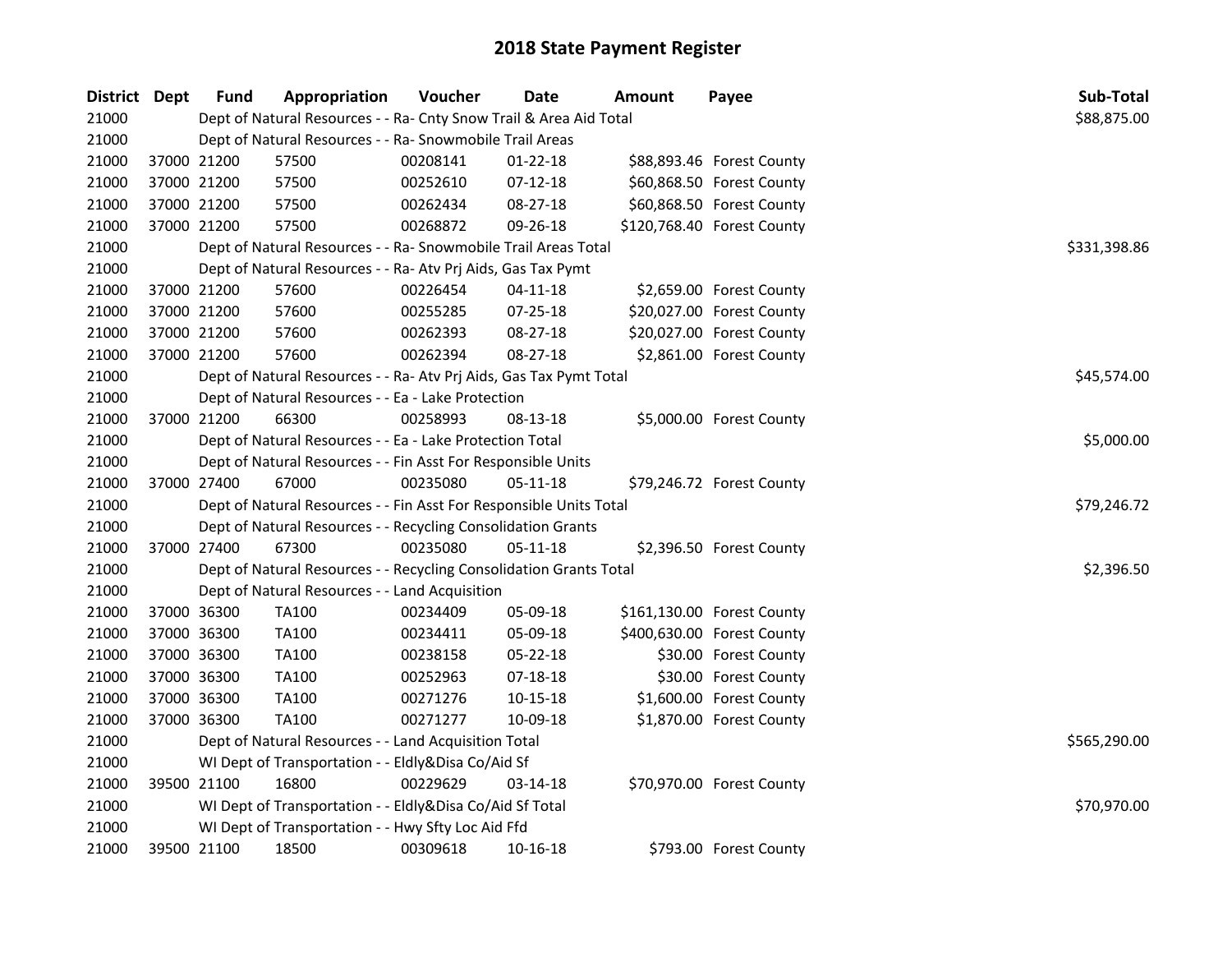| District Dept |             | <b>Fund</b> | Appropriation                                            | Voucher  | Date           | <b>Amount</b> | Payee                      | Sub-Total    |  |  |  |  |
|---------------|-------------|-------------|----------------------------------------------------------|----------|----------------|---------------|----------------------------|--------------|--|--|--|--|
| 21000         |             |             | WI Dept of Transportation - - Hwy Sfty Loc Aid Ffd Total |          |                |               |                            | \$793.00     |  |  |  |  |
| 21000         |             |             | WI Dept of Transportation - - Trans Aids To Co.-Sf       |          |                |               |                            |              |  |  |  |  |
| 21000         |             | 39500 21100 | 19000                                                    | 00203633 | 01-02-18       |               | \$70,738.39 Forest County  |              |  |  |  |  |
| 21000         |             | 39500 21100 | 19000                                                    | 00267841 | 07-02-18       |               | \$141,476.78 Forest County |              |  |  |  |  |
| 21000         | 39500 21100 |             | 19000                                                    | 00301893 | $10 - 01 - 18$ |               | \$70,738.41 Forest County  |              |  |  |  |  |
| 21000         |             |             | WI Dept of Transportation - - Trans Aids To Co.-Sf Total |          |                |               |                            | \$282,953.58 |  |  |  |  |
| 21000         |             |             | WI Dept of Transportation - - Loc Rd Imp Prg St Fd       |          |                |               |                            |              |  |  |  |  |
| 21000         |             | 39500 21100 | 27800                                                    | 00278460 | 07-25-18       |               | \$3,342.53 Forest County   |              |  |  |  |  |
| 21000         |             |             | WI Dept of Transportation - - Loc Rd Imp Prg St Fd Total |          |                |               |                            | \$3,342.53   |  |  |  |  |
| 21000         |             |             | WI Dept of Transportation - - Hwy Mgmt & Opers Sf        |          |                |               |                            |              |  |  |  |  |
| 21000         |             | 39500 21100 | 36500                                                    | 00219350 | 02-06-18       |               | \$162.00 Forest County     |              |  |  |  |  |
| 21000         |             | 39500 21100 | 36500                                                    | 00219835 | 02-08-18       |               | \$324.00 Forest County     |              |  |  |  |  |
| 21000         |             | 39500 21100 | 36500                                                    | 00230471 | 03-15-18       |               | \$675.97 Forest County     |              |  |  |  |  |
| 21000         |             | 39500 21100 | 36500                                                    | 00230472 | 03-15-18       |               | \$117.94 Forest County     |              |  |  |  |  |
| 21000         |             | 39500 21100 | 36500                                                    | 00232772 | 03-23-18       |               | \$14,600.37 Forest County  |              |  |  |  |  |
| 21000         |             | 39500 21100 | 36500                                                    | 00239930 | 04-06-18       |               | \$162.00 Forest County     |              |  |  |  |  |
| 21000         |             | 39500 21100 | 36500                                                    | 00252777 | 05-11-18       |               | \$1,673.17 Forest County   |              |  |  |  |  |
| 21000         |             | 39500 21100 | 36500                                                    | 00262385 | 06-20-18       |               | \$491.69 Forest County     |              |  |  |  |  |
| 21000         |             | 39500 21100 | 36500                                                    | 00275271 | 07-16-18       |               | \$2,738.99 Forest County   |              |  |  |  |  |
| 21000         |             | 39500 21100 | 36500                                                    | 00292412 | 09-14-18       |               | \$542.38 Forest County     |              |  |  |  |  |
| 21000         |             | 39500 21100 | 36500                                                    | 00297939 | 09-18-18       |               | \$33,954.94 Forest County  |              |  |  |  |  |
| 21000         |             | 39500 21100 | 36500                                                    | 00307999 | 10-09-18       |               | \$44,323.84 Forest County  |              |  |  |  |  |
| 21000         |             | 39500 21100 | 36500                                                    | 00323392 | $11 - 15 - 18$ |               | \$29,713.56 Forest County  |              |  |  |  |  |
| 21000         | 39500 21100 |             | 36500                                                    | 00328589 | 12-04-18       |               | \$13,493.67 Forest County  |              |  |  |  |  |
| 21000         |             |             | WI Dept of Transportation - - Hwy Mgmt & Opers Sf Total  |          |                |               |                            | \$142,974.52 |  |  |  |  |
| 21000         |             |             | WI Dept of Transportation - - Routine Maint Sf           |          |                |               |                            |              |  |  |  |  |
| 21000         |             | 39500 21100 | 36800                                                    | 00210208 | 02-01-18       |               | \$232.00 Forest County     |              |  |  |  |  |
| 21000         |             | 39500 21100 | 36800                                                    | 00219350 | 02-06-18       |               | \$111,955.47 Forest County |              |  |  |  |  |
| 21000         |             | 39500 21100 | 36800                                                    | 00219835 | 02-08-18       |               | \$96,775.36 Forest County  |              |  |  |  |  |
| 21000         |             | 39500 21100 | 36800                                                    | 00230332 | 03-30-18       |               | \$232.00 Forest County     |              |  |  |  |  |
| 21000         |             | 39500 21100 | 36800                                                    | 00230471 | 03-15-18       |               | \$276.38 Forest County     |              |  |  |  |  |
| 21000         |             | 39500 21100 | 36800                                                    | 00230472 | 03-15-18       |               | \$48.22 Forest County      |              |  |  |  |  |
| 21000         |             | 39500 21100 | 36800                                                    | 00232772 | 03-23-18       |               | \$4,494.21 Forest County   |              |  |  |  |  |
| 21000         |             | 39500 21100 | 36800                                                    | 00238628 | 04-04-18       |               | \$148,501.06 Forest County |              |  |  |  |  |
| 21000         | 39500 21100 |             | 36800                                                    | 00239930 | 04-06-18       |               | \$118,701.78 Forest County |              |  |  |  |  |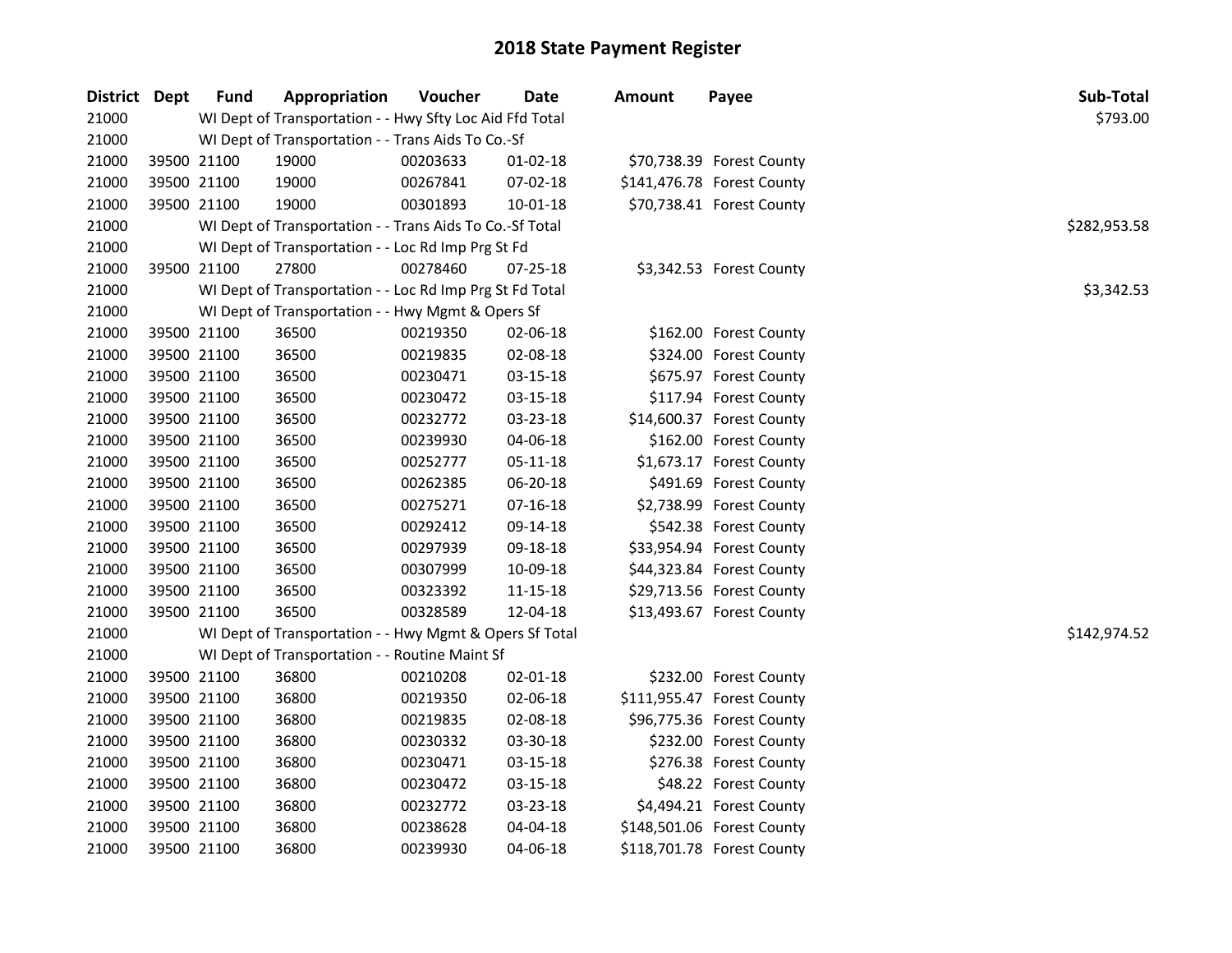| <b>District</b> | Dept        | <b>Fund</b> | Appropriation                                                 | Voucher        | Date     | <b>Amount</b> | Payee                      | Sub-Total   |
|-----------------|-------------|-------------|---------------------------------------------------------------|----------------|----------|---------------|----------------------------|-------------|
| 21000           | 39500 21100 |             | 36800                                                         | 00241587       | 05-03-18 |               | \$232.00 Forest County     |             |
| 21000           | 39500 21100 |             | 36800                                                         | 00252777       | 05-11-18 |               | \$114,277.89 Forest County |             |
| 21000           | 39500 21100 |             | 36800                                                         | 00253393       | 05-31-18 |               | \$232.00 Forest County     |             |
| 21000           | 39500 21100 |             | 36800                                                         | 00262385       | 06-20-18 |               | \$223,855.37 Forest County |             |
| 21000           | 39500 21100 |             | 36800                                                         | 00264618       | 07-05-18 |               | \$232.00 Forest County     |             |
| 21000           | 39500 21100 |             | 36800                                                         | 00275271       | 07-16-18 |               | \$66,761.85 Forest County  |             |
| 21000           | 39500 21100 |             | 36800                                                         | 00275705       | 07-30-18 |               | \$232.00 Forest County     |             |
| 21000           | 39500 21100 |             | 36800                                                         | 00287617       | 08-30-18 |               | \$232.00 Forest County     |             |
| 21000           | 39500 21100 |             | 36800                                                         | 00292412       | 09-14-18 |               | \$116,457.30 Forest County |             |
| 21000           | 39500 21100 |             | 36800                                                         | 00297939       | 09-18-18 |               | \$27,646.66 Forest County  |             |
| 21000           | 39500 21100 |             | 36800                                                         | 00307999       | 10-09-18 |               | \$34,629.26 Forest County  |             |
| 21000           | 39500 21100 |             | 36800                                                         | 00311831       | 10-24-18 |               | \$232.00 Forest County     |             |
| 21000           | 39500 21100 |             | 36800                                                         | 00313341       | 10-31-18 |               | \$232.00 Forest County     |             |
| 21000           | 39500 21100 |             | 36800                                                         | 00322668       | 12-04-18 |               | \$232.00 Forest County     |             |
| 21000           | 39500 21100 |             | 36800                                                         | 00323392       | 11-15-18 |               | \$9,904.23 Forest County   |             |
| 21000           | 39500 21100 |             | 36800                                                         | 00328589       | 12-04-18 |               | \$28,314.98 Forest County  |             |
| 21000           | 39500 21100 |             | 36800                                                         | 00333929       | 12-28-18 |               | \$232.00 Forest County     |             |
| 21000           |             |             | WI Dept of Transportation - - Routine Maint Sf Total          | \$1,105,152.02 |          |               |                            |             |
| 21000           |             |             | WI Dept of Transportation - - Routine Maint Ff                |                |          |               |                            |             |
| 21000           | 39500 21100 |             | 38000                                                         | 00219350       | 02-06-18 |               | \$674.51 Forest County     |             |
| 21000           | 39500 21100 |             | 38000                                                         | 00219835       | 02-08-18 |               | \$2,363.50 Forest County   |             |
| 21000           |             |             | WI Dept of Transportation - - Routine Maint Ff Total          |                |          |               |                            | \$3,038.01  |
| 21000           |             |             | WI Dept of Transportation - - St Hwy Rehab Fed Fd             |                |          |               |                            |             |
| 21000           | 39500 21100 |             | 38300                                                         | 00219350       | 02-06-18 |               | \$5,623.61 Forest County   |             |
| 21000           | 39500 21100 |             | 38300                                                         | 00227047       | 03-02-18 |               | \$6,448.04 Forest County   |             |
| 21000           | 39500 21100 |             | 38300                                                         | 00227048       | 03-02-18 |               | \$6,310.51 Forest County   |             |
| 21000           |             |             | WI Dept of Transportation - - St Hwy Rehab Fed Fd Total       |                |          |               |                            | \$18,382.16 |
| 21000           |             |             | WI Dept of Transportation - - Dept Mgt & Oper St Fd           |                |          |               |                            |             |
| 21000           | 39500 21100 |             | 46100                                                         | 00278542       | 07-25-18 |               | \$300.00 Forest County     |             |
| 21000           |             |             | WI Dept of Transportation - - Dept Mgt & Oper St Fd Total     |                |          |               |                            | \$300.00    |
| 21000           |             |             | WI Dept of Transportation - - Shr Contingent Bond (Gpr)       |                |          |               |                            |             |
| 21000           | 39500 21100 |             | 93500                                                         | 00227047       | 03-02-18 |               | \$1,612.01 Forest County   |             |
| 21000           | 39500 21100 |             | 93500                                                         | 00227048       | 03-02-18 |               | \$1,577.63 Forest County   |             |
| 21000           |             |             | WI Dept of Transportation - - Shr Contingent Bond (Gpr) Total |                |          |               |                            | \$3,189.64  |
| 21000           |             |             | Department of Corrections - - Corrections Contracts And Agre  |                |          |               |                            |             |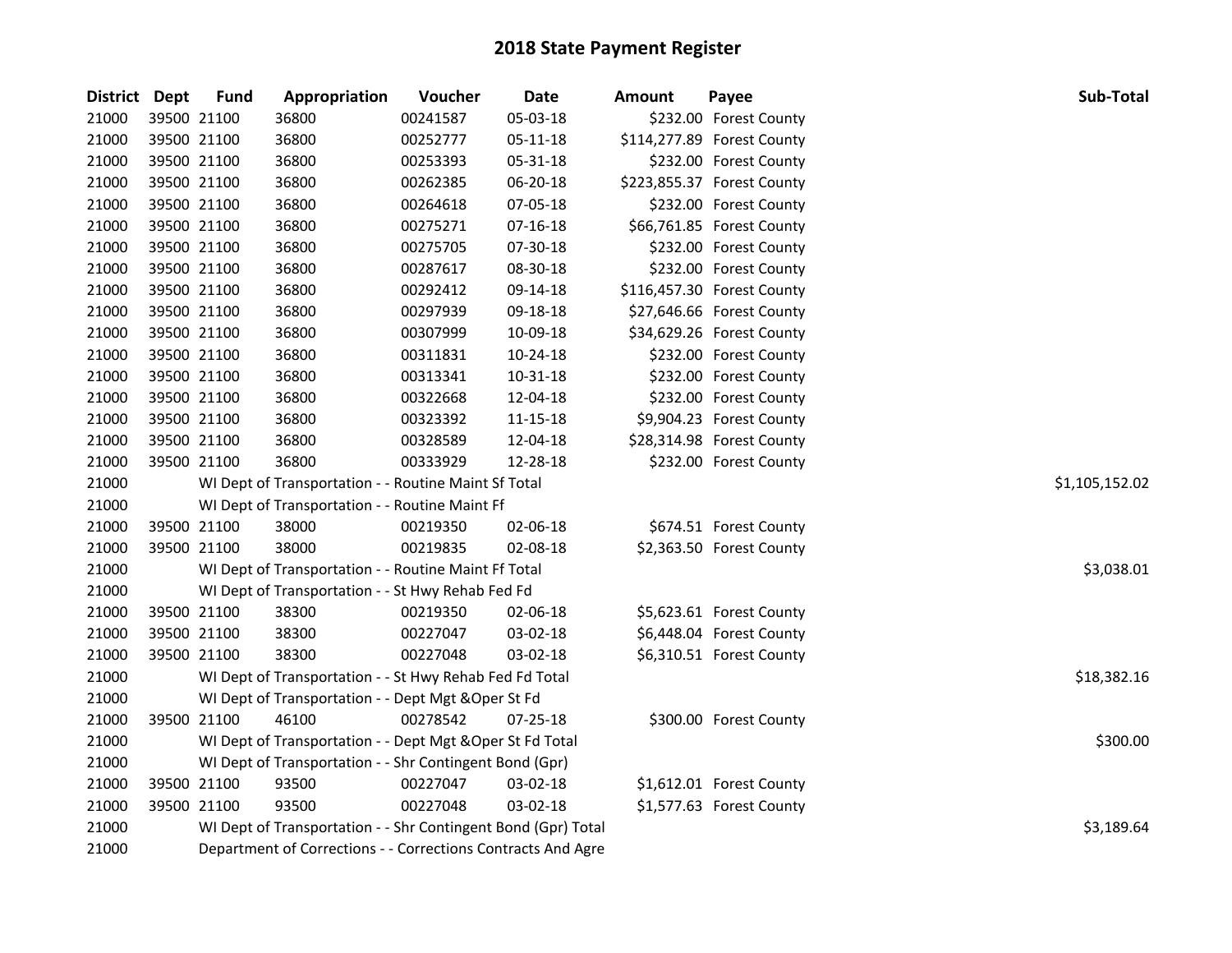| District Dept | <b>Fund</b> | Appropriation                                                      | Voucher  | Date           | <b>Amount</b> | Payee                                                                                                         | Sub-Total    |
|---------------|-------------|--------------------------------------------------------------------|----------|----------------|---------------|---------------------------------------------------------------------------------------------------------------|--------------|
| 21000         | 41000 10000 | 11400                                                              | 00185715 | $02 - 01 - 18$ |               | \$1,440.88 Forest County                                                                                      |              |
| 21000         | 41000 10000 | 11400                                                              | 00192073 | 03-01-18       |               | \$2,984.68 Forest County                                                                                      |              |
| 21000         | 41000 10000 | 11400                                                              | 00195001 | 03-14-18       |               | \$4,322.64 Forest County                                                                                      |              |
| 21000         | 41000 10000 | 11400                                                              | 00205731 | 05-03-18       |               | \$2,161.32 Forest County                                                                                      |              |
| 21000         | 41000 10000 | 11400                                                              | 00212393 | 06-01-18       |               | \$308.76 Forest County                                                                                        |              |
| 21000         | 41000 10000 | 11400                                                              | 00216780 | 06-20-18       |               | \$1,492.34 Forest County                                                                                      |              |
| 21000         | 41000 10000 | 11400                                                              | 00222218 | $07 - 16 - 18$ |               | \$874.82 Forest County                                                                                        |              |
| 21000         | 41000 10000 | 11400                                                              | 00232099 | 08-31-18       |               | \$1,595.26 Forest County                                                                                      |              |
| 21000         | 41000 10000 | 11400                                                              | 00237109 | 09-24-18       |               | \$668.98 Forest County                                                                                        |              |
| 21000         | 41000 10000 | 11400                                                              | 00246422 | 11-02-18       |               | \$1,029.20 Forest County                                                                                      |              |
| 21000         | 41000 10000 | 11400                                                              | 00251869 | 12-06-18       |               | \$1,801.10 Forest County                                                                                      |              |
| 21000         | 41000 10000 | 11400                                                              | 00256774 | 12-26-18       |               | \$2,418.62 Forest County                                                                                      |              |
| 21000         |             | Department of Corrections - - Corrections Contracts And Agre Total |          |                |               |                                                                                                               | \$21,098.60  |
| 21000         |             |                                                                    |          |                |               | Department of Corrections - - Reimbursing Counties For Probation, Extended Supervision And Parole Holds       |              |
| 21000         | 41000 10000 | 11600                                                              | 00246204 | 11-02-18       |               | \$7,626.00 Forest County                                                                                      |              |
| 21000         |             |                                                                    |          |                |               | Department of Corrections - - Reimbursing Counties For Probation, Extended Supervision And Parole Holds Total | \$7,626.00   |
| 21000         |             | Department of Corrections - - Probation, Parole And Extended       |          |                |               |                                                                                                               |              |
| 21000         | 41000 10000 | 18700                                                              | 00246204 | 11-02-18       |               | \$574.00 Forest County                                                                                        |              |
| 21000         |             | Department of Corrections - - Probation, Parole And Extended Total |          |                |               |                                                                                                               | \$574.00     |
| 21000         |             | Department of Health Services - - State/Federal Aids               |          |                |               |                                                                                                               |              |
| 21000         | 43500 10000 | 00000                                                              | 90808    | $01-02-18$     |               | \$48,304.00 Forest County                                                                                     |              |
| 21000         | 43500 10000 | 00000                                                              | 90809    | 02-01-18       |               | \$39,572.00 Forest County                                                                                     |              |
| 21000         | 43500 10000 | 00000                                                              | 90810    | 03-01-18       |               | \$65,879.00 Forest County                                                                                     |              |
| 21000         | 43500 10000 | 00000                                                              | 90811    | 03-02-18       |               | \$7,139.00 Forest County                                                                                      |              |
| 21000         | 43500 10000 | 00000                                                              | 90812    | 04-02-18       |               | \$10,518.00 Forest County                                                                                     |              |
| 21000         | 43500 10000 | 00000                                                              | 90813    | 05-01-18       |               | \$17,466.00 Forest County                                                                                     |              |
| 21000         | 43500 10000 | 00000                                                              | 90814    | 06-01-18       |               | \$31,623.00 Forest County                                                                                     |              |
| 21000         | 43500 10000 | 00000                                                              | 90815    | 06-12-18       |               | \$5,184.00 Forest County                                                                                      |              |
| 21000         | 43500 10000 | 00000                                                              | 90900    | 07-02-18       |               | \$74,238.00 Forest County                                                                                     |              |
| 21000         | 43500 10000 | 00000                                                              | 90901    | 08-01-18       |               | \$17,983.00 Forest County                                                                                     |              |
| 21000         | 43500 10000 | 00000                                                              | 90902    | 09-04-18       |               | \$23,958.00 Forest County                                                                                     |              |
| 21000         | 43500 10000 | 00000                                                              | 90903    | 10-01-18       |               | \$19,886.00 Forest County                                                                                     |              |
| 21000         | 43500 10000 | 00000                                                              | 90904    | 11-01-18       |               | \$26,691.00 Forest County                                                                                     |              |
| 21000         | 43500 10000 | 00000                                                              | 90905    | 12-03-18       |               | \$13,335.00 Forest County                                                                                     |              |
| 21000         |             | Department of Health Services - - State/Federal Aids Total         |          |                |               |                                                                                                               | \$401,776.00 |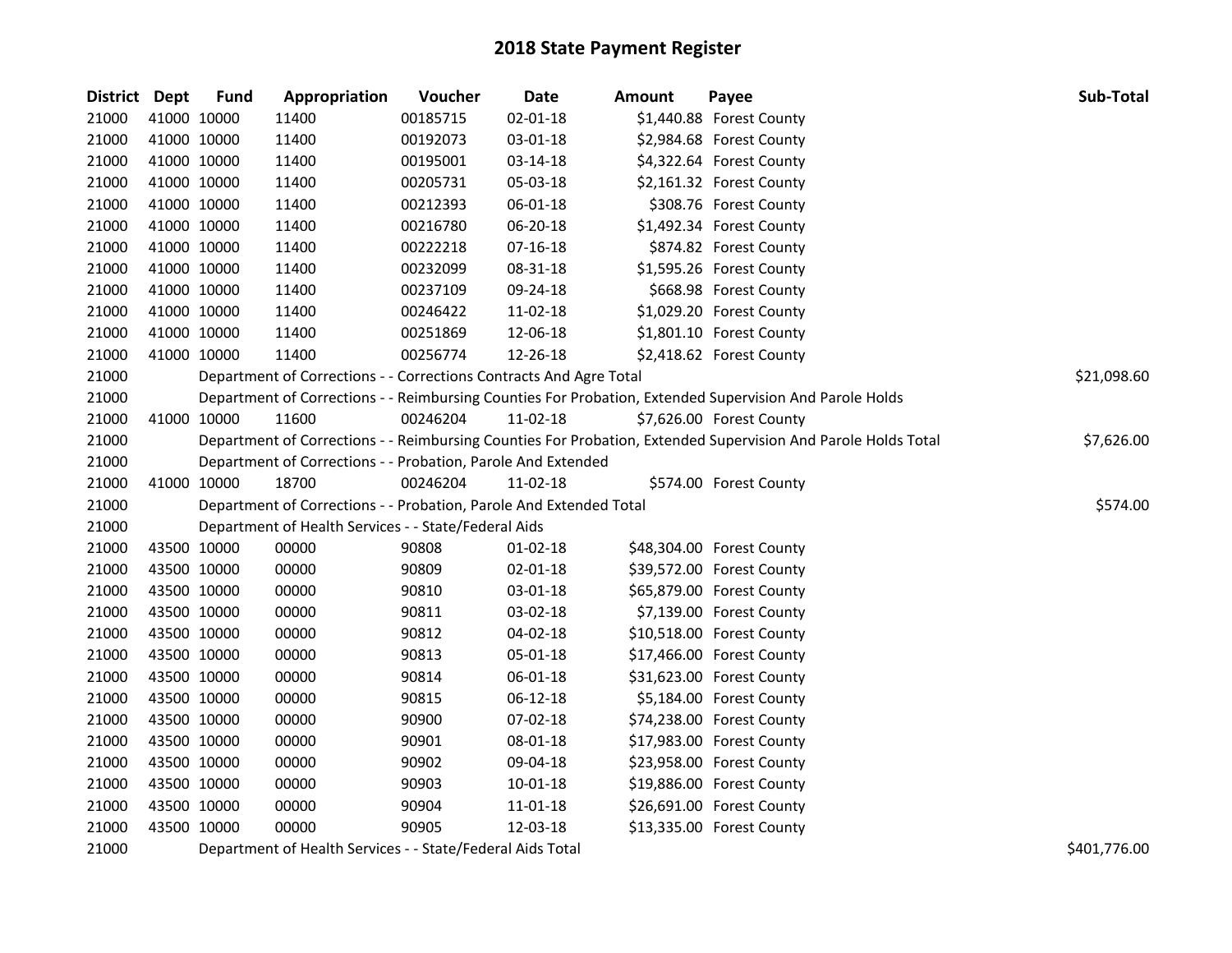| District Dept | <b>Fund</b> | Appropriation                                                          | Voucher  | <b>Date</b>    | <b>Amount</b> | Payee                      | Sub-Total   |
|---------------|-------------|------------------------------------------------------------------------|----------|----------------|---------------|----------------------------|-------------|
| 21000         |             | Dept of Children and Families - - Tribal High Cost And Guard Pay       |          |                |               |                            |             |
| 21000         | 43700 10000 | 16900                                                                  | 00042183 | 08-09-18       |               | \$14,233.92 Forest County  |             |
| 21000         |             | Dept of Children and Families - - Tribal High Cost And Guard Pay Total |          |                |               |                            | \$14,233.92 |
| 21000         |             | Dept of Children and Families - - Fees For Administrative Servic       |          |                |               |                            |             |
| 21000         | 43700 10000 | 23100                                                                  | 00033787 | $01-19-18$     |               | \$15.00 Forest County      |             |
| 21000         | 43700 10000 | 23100                                                                  | 00042308 | $07-17-18$     |               | \$5.00 Forest County       |             |
| 21000         | 43700 10000 | 23100                                                                  | 00045775 | 10-18-18       |               | \$10.00 Forest County      |             |
| 21000         |             | Dept of Children and Families - - Fees For Administrative Servic Total |          |                |               |                            | \$30.00     |
| 21000         |             | Dept of Children and Families - - General Aids                         |          |                |               |                            |             |
| 21000         | 43700 10000 | 99000                                                                  | 00033755 | 01-22-18       |               | \$6,954.50 Forest County   |             |
| 21000         | 43700 10000 | 99000                                                                  | 00034102 | 01-30-18       |               | \$48,611.25 Forest County  |             |
| 21000         | 43700 10000 | 99000                                                                  | 00034302 | 02-05-18       |               | \$11,324.00 Forest County  |             |
| 21000         | 43700 10000 | 99000                                                                  | 00034844 | $02 - 21 - 18$ |               | \$56.10 Forest County      |             |
| 21000         | 43700 10000 | 99000                                                                  | 00034997 | 02-21-18       |               | \$54.45 Forest County      |             |
| 21000         | 43700 10000 | 99000                                                                  | 00035100 | 02-21-18       |               | \$140.10 Forest County     |             |
| 21000         | 43700 10000 | 99000                                                                  | 00035230 | 02-22-18       |               | \$19,221.50 Forest County  |             |
| 21000         | 43700 10000 | 99000                                                                  | 00036171 | 03-23-18       |               | \$4,470.14 Forest County   |             |
| 21000         | 43700 10000 | 99000                                                                  | 00036845 | 03-28-18       |               | \$19,718.00 Forest County  |             |
| 21000         | 43700 10000 | 99000                                                                  | 00037560 | 04-05-18       |               | \$33,218.00 Forest County  |             |
| 21000         | 43700 10000 | 99000                                                                  | 00038796 | 04-30-18       |               | \$55,297.68 Forest County  |             |
| 21000         | 43700 10000 | 99000                                                                  | 00039172 | 05-07-18       |               | \$23,425.30 Forest County  |             |
| 21000         | 43700 10000 | 99000                                                                  | 00040591 | 06-05-18       |               | \$220.65 Forest County     |             |
| 21000         | 43700 10000 | 99000                                                                  | 00041617 | 06-29-18       |               | \$3,908.00 Forest County   |             |
| 21000         | 43700 10000 | 99000                                                                  | 00041772 | 07-05-18       |               | \$3,347.95 Forest County   |             |
| 21000         | 43700 10000 | 99000                                                                  | 00042786 | 07-31-18       |               | \$42,177.46 Forest County  |             |
| 21000         | 43700 10000 | 99000                                                                  | 00042992 | 08-03-18       |               | \$830.00 Forest County     |             |
| 21000         | 43700 10000 | 99000                                                                  | 00043082 | 08-06-18       |               | \$3,922.10 Forest County   |             |
| 21000         | 43700 10000 | 99000                                                                  | 00043960 | 08-29-18       |               | \$122,405.33 Forest County |             |
| 21000         | 43700 10000 | 99000                                                                  | 00044045 | 08-30-18       |               | \$8,095.00 Forest County   |             |
| 21000         | 43700 10000 | 99000                                                                  | 00044156 | 09-05-18       |               | \$36,281.38 Forest County  |             |
| 21000         | 43700 10000 | 99000                                                                  | 00045364 | 10-05-18       |               | \$30,744.62 Forest County  |             |
| 21000         | 43700 10000 | 99000                                                                  | 00046183 | 10-30-18       |               | \$48,677.11 Forest County  |             |
| 21000         | 43700 10000 | 99000                                                                  | 00046497 | 11-05-18       |               | \$34,904.05 Forest County  |             |
| 21000         | 43700 10000 | 99000                                                                  | 00047554 | 12-05-18       |               | \$65,985.54 Forest County  |             |
| 21000         | 43700 10000 | 99000                                                                  | 00048158 | 12-27-18       |               | \$7,373.07 Forest County   |             |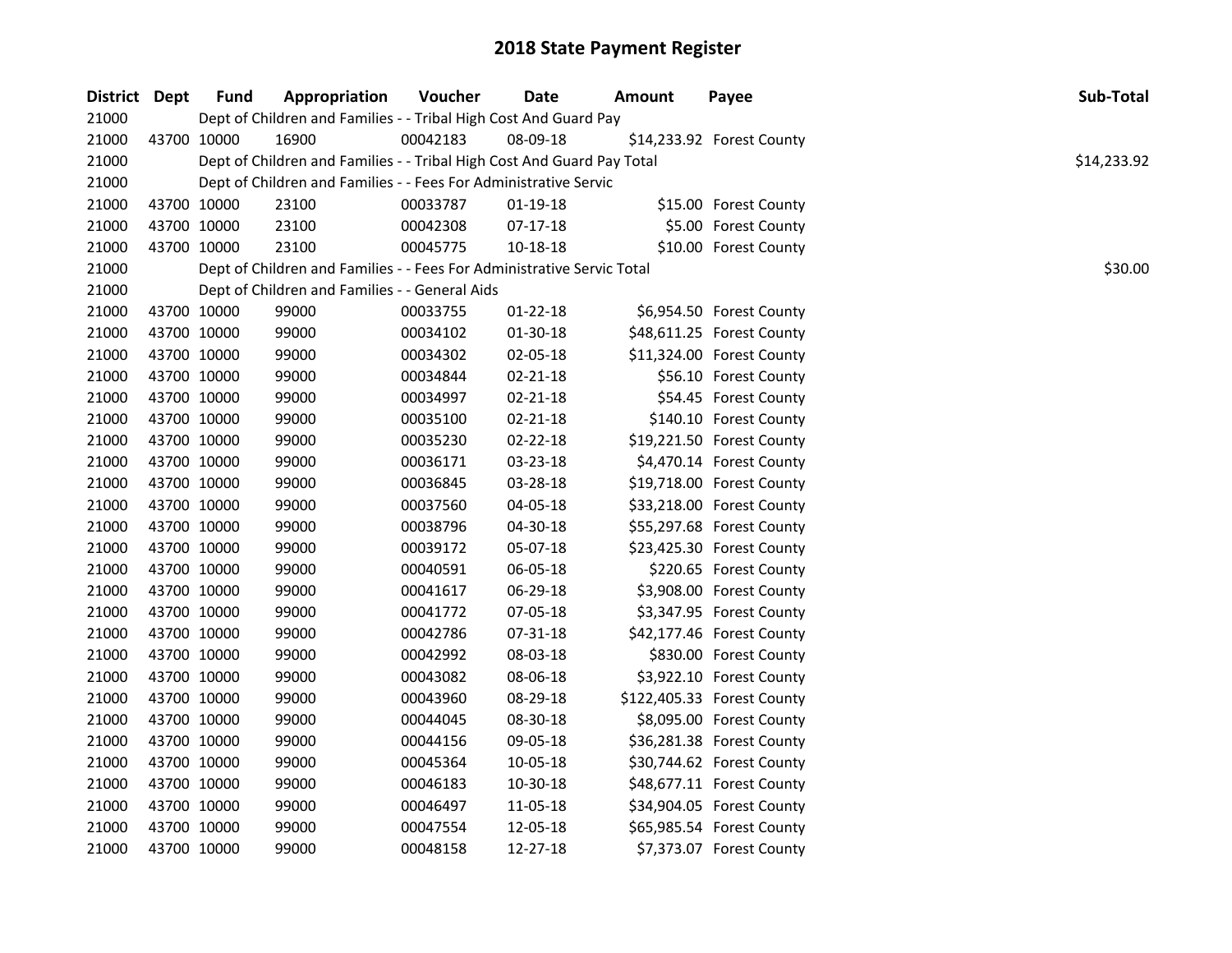| District Dept | <b>Fund</b>                                                           | Appropriation                                                   | Voucher  | <b>Date</b>    | <b>Amount</b> | Payee                      | Sub-Total    |
|---------------|-----------------------------------------------------------------------|-----------------------------------------------------------------|----------|----------------|---------------|----------------------------|--------------|
| 21000         |                                                                       | Dept of Children and Families - - General Aids Total            |          |                |               |                            | \$631,363.28 |
| 21000         |                                                                       | Dept of Workforce Development - - Ui Admin Fed                  |          |                |               |                            |              |
| 21000         | 44500 10000                                                           | 15100                                                           | 00146804 | 02-02-18       |               | \$5.00 Forest County       |              |
| 21000         | 44500 10000                                                           | 15100                                                           | 00152391 | 03-02-18       |               | \$5.00 Forest County       |              |
| 21000         | 44500 10000                                                           | 15100                                                           | 00157701 | 04-03-18       |               | \$15.00 Forest County      |              |
| 21000         | 44500 10000                                                           | 15100                                                           | 00163020 | 05-02-18       |               | \$10.00 Forest County      |              |
| 21000         | 44500 10000                                                           | 15100                                                           | 00173099 | 07-03-18       |               | \$5.00 Forest County       |              |
| 21000         | 44500 10000                                                           | 15100                                                           | 00178345 | 08-02-18       |               | \$5.00 Forest County       |              |
| 21000         | 44500 10000                                                           | 15100                                                           | 00183403 | 09-05-18       |               | \$10.00 Forest County      |              |
| 21000         | 44500 10000                                                           | 15100                                                           | 00188548 | 10-02-18       |               | \$25.00 Forest County      |              |
| 21000         | 44500 10000                                                           | 15100                                                           | 00194612 | 11-02-18       |               | \$5.00 Forest County       |              |
| 21000         | 44500 10000                                                           | 15100                                                           | 00199593 | 12-04-18       |               | \$15.00 Forest County      |              |
| 21000         |                                                                       | Dept of Workforce Development - - Ui Admin Fed Total            |          |                |               |                            | \$100.00     |
| 21000         |                                                                       | Dept of Workforce Development - - Wc Ops Uninsured Emplyr Admin |          |                |               |                            |              |
| 21000         | 44500 22700                                                           | 17700                                                           | 00148371 | $02 - 12 - 18$ |               | \$5.00 Forest County       |              |
| 21000         | 44500 22700                                                           | 17700                                                           | 00195343 | 11-07-18       |               | \$10.00 Forest County      |              |
| 21000         | Dept of Workforce Development - - Wc Ops Uninsured Emplyr Admin Total | \$15.00                                                         |          |                |               |                            |              |
| 21000         |                                                                       | Department of Justice - - Crime Laboratories, Dna               |          |                |               |                            |              |
| 21000         | 45500 10000                                                           | 22100                                                           | 00048974 | 07-19-18       |               | \$730.00 Forest County     |              |
| 21000         |                                                                       | Department of Justice - - Crime Laboratories, Dna Total         |          |                |               |                            | \$730.00     |
| 21000         |                                                                       | Department of Justice - - County Law Enforcement Service        |          |                |               |                            |              |
| 21000         | 45500 10000                                                           | 22600                                                           | 00040140 | 01-08-18       |               | \$300,000.00 Forest County |              |
| 21000         |                                                                       | Department of Justice - - County Law Enforcement Service Total  |          |                |               |                            | \$300,000.00 |
| 21000         |                                                                       | Department of Justice - - Law Enforcement Train, Local          |          |                |               |                            |              |
| 21000         | 45500 10000                                                           | 23100                                                           | 00052759 | 10-04-18       |               | \$6,240.00 Forest County   |              |
| 21000         |                                                                       | Department of Justice - - Law Enforcement Train, Local Total    |          |                |               |                            | \$6,240.00   |
| 21000         |                                                                       | Department of Justice - - County-Tribal Programs, Local         |          |                |               |                            |              |
| 21000         | 45500 10000                                                           | 26300                                                           | 00040151 | 01-08-18       |               | \$37,188.00 Forest County  |              |
| 21000         |                                                                       | Department of Justice - - County-Tribal Programs, Local Total   |          |                |               |                            | \$37,188.00  |
| 21000         |                                                                       | Department of Justice - - Crime Victim Witness Assist           |          |                |               |                            |              |
| 21000         | 45500 10000                                                           | 53200                                                           | 00043042 | 03-06-18       |               | \$8,462.93 Forest County   |              |
| 21000         | 45500 10000                                                           | 53200                                                           | 00049101 | 07-19-18       |               | \$6,072.12 Forest County   |              |
| 21000         |                                                                       | Department of Justice - - Crime Victim Witness Assist Total     |          |                |               |                            | \$14,535.05  |
| 21000         |                                                                       | Department of Military Affairs - - Local Emer Planning Grants   |          |                |               |                            |              |
| 21000         | 46500 10000                                                           | 33700                                                           | 00045707 | 07-02-18       |               | \$1,903.66 Forest County   |              |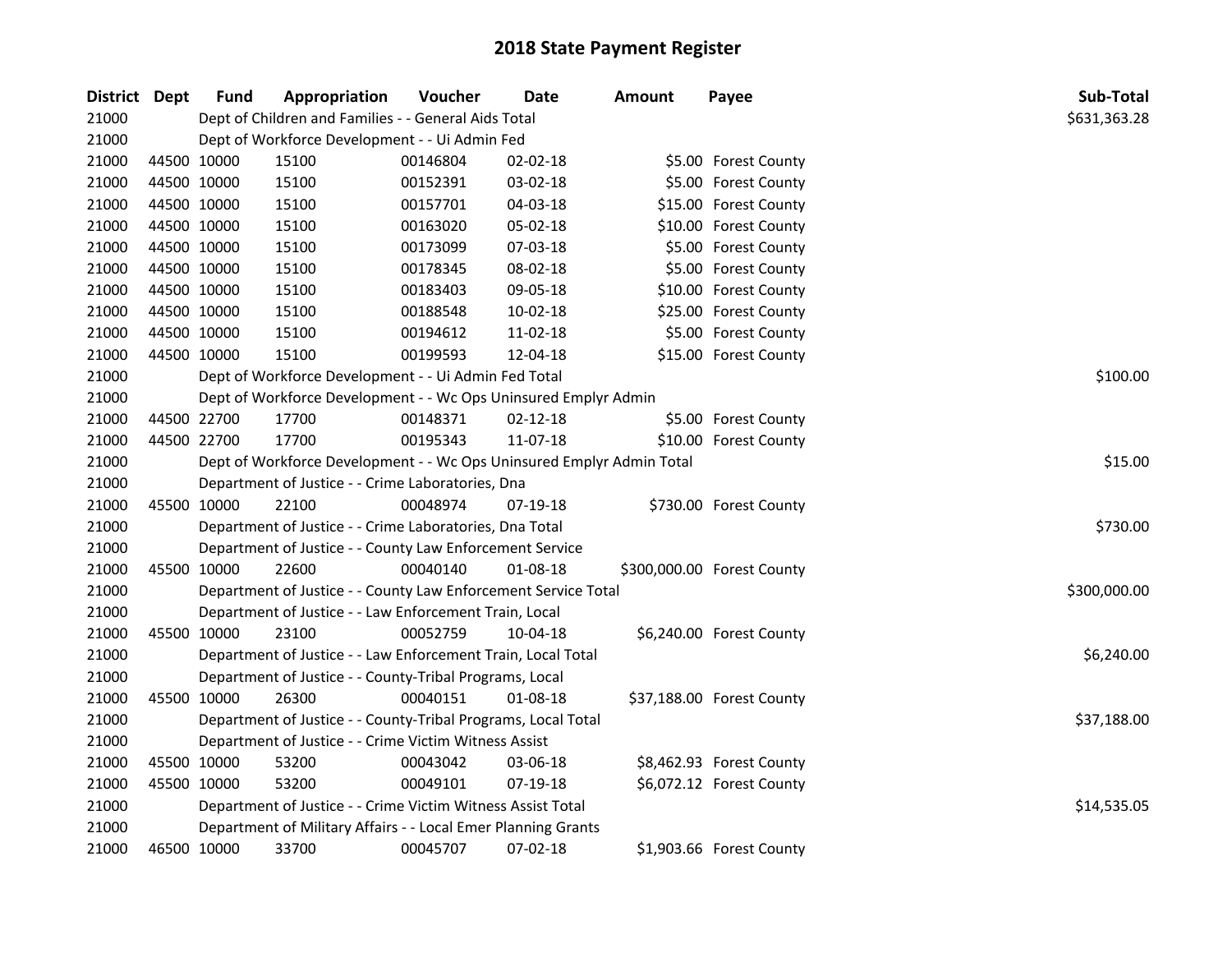| District Dept |             | <b>Fund</b> | Appropriation                                                           | Voucher  | <b>Date</b>    | Amount | Payee                     | Sub-Total   |
|---------------|-------------|-------------|-------------------------------------------------------------------------|----------|----------------|--------|---------------------------|-------------|
| 21000         |             |             | Department of Military Affairs - - Local Emer Planning Grants Total     |          |                |        |                           | \$1,903.66  |
| 21000         |             |             | Department of Military Affairs - - Federal Aid, Local Assistance        |          |                |        |                           |             |
| 21000         | 46500 10000 |             | 34200                                                                   | 00038071 | 01-30-18       |        | \$10,787.43 Forest County |             |
| 21000         | 46500 10000 |             | 34200                                                                   | 00048182 | 08-29-18       |        | \$9,419.84 Forest County  |             |
| 21000         |             |             | Department of Military Affairs - - Federal Aid, Local Assistance Total  |          |                |        |                           | \$20,207.27 |
| 21000         |             |             | Department of Military Affairs - - St Emerg Response Bd Grant Pif       |          |                |        |                           |             |
| 21000         | 46500 27200 |             | 36400                                                                   | 00038187 | 01-30-18       |        | \$1,910.76 Forest County  |             |
| 21000         |             |             | Department of Military Affairs - - St Emerg Response Bd Grant Pif Total |          |                |        |                           | \$1,910.76  |
| 21000         |             |             | Department of Veterans Affairs - - Grants To Counties                   |          |                |        |                           |             |
| 21000         |             | 48500 15200 | 12700                                                                   | 00043029 | $02 - 16 - 18$ |        | \$850.00 Forest County    |             |
| 21000         |             |             | Department of Veterans Affairs - - Grants To Counties Total             |          |                |        |                           | \$850.00    |
| 21000         |             |             | Department of Veterans Affairs - - County Grants                        |          |                |        |                           |             |
| 21000         | 48500 58200 |             | 26700                                                                   | 00043029 | $02 - 16 - 18$ |        | \$3,825.00 Forest County  |             |
| 21000         |             |             | Department of Veterans Affairs - - County Grants Total                  |          |                |        |                           | \$3,825.00  |
| 21000         |             |             | Department of Veterans Affairs - - County Grants                        |          |                |        |                           |             |
| 21000         | 48500 58300 |             | 37000                                                                   | 00043029 | $02 - 16 - 18$ |        | \$3,825.00 Forest County  |             |
| 21000         |             |             | Department of Veterans Affairs - - County Grants Total                  |          |                |        |                           | \$3,825.00  |
| 21000         |             |             | Department of Administration - - Federal Aid                            |          |                |        |                           |             |
| 21000         | 50500 10000 |             | 14200                                                                   | 00080226 | 05-21-18       |        | \$82,068.00 Forest County |             |
| 21000         |             |             | Department of Administration - - Federal Aid Total                      |          |                |        |                           | \$82,068.00 |
| 21000         |             |             | Department of Administration - - Federal Aid, Local Assistance          |          |                |        |                           |             |
| 21000         | 50500 10000 |             | 15500                                                                   | 00072696 | $02 - 14 - 18$ |        | \$6,255.04 Forest County  |             |
| 21000         | 50500 10000 |             | 15500                                                                   | 00073925 | 02-28-18       |        | \$2,156.62 Forest County  |             |
| 21000         | 50500 10000 |             | 15500                                                                   | 00077671 | $04 - 16 - 18$ |        | \$5,171.21 Forest County  |             |
| 21000         | 50500 10000 |             | 15500                                                                   | 00079095 | 04-30-18       |        | \$5,808.60 Forest County  |             |
| 21000         | 50500 10000 |             | 15500                                                                   | 00083936 | 06-28-18       |        | \$4,056.01 Forest County  |             |
| 21000         | 50500 10000 |             | 15500                                                                   | 00085836 | 07-30-18       |        | \$649.52 Forest County    |             |
| 21000         | 50500 10000 |             | 15500                                                                   | 00093770 | $12 - 14 - 18$ |        | \$5,324.67 Forest County  |             |
| 21000         |             |             | Department of Administration - - Federal Aid, Local Assistance Total    |          |                |        |                           | \$29,421.67 |
| 21000         |             |             | Department of Administration - - Low-Income Assistance Grants           |          |                |        |                           |             |
| 21000         | 50500 23500 |             | 37100                                                                   | 00072696 | 02-14-18       |        | \$4,849.98 Forest County  |             |
| 21000         | 50500 23500 |             | 37100                                                                   | 00073925 | 02-28-18       |        | \$1,856.31 Forest County  |             |
| 21000         |             | 50500 23500 | 37100                                                                   | 00077671 | 04-16-18       |        | \$1,314.32 Forest County  |             |
| 21000         | 50500 23500 |             | 37100                                                                   | 00079095 | 04-30-18       |        | \$2,774.16 Forest County  |             |
| 21000         | 50500 23500 |             | 37100                                                                   | 00083936 | 06-28-18       |        | \$1,644.86 Forest County  |             |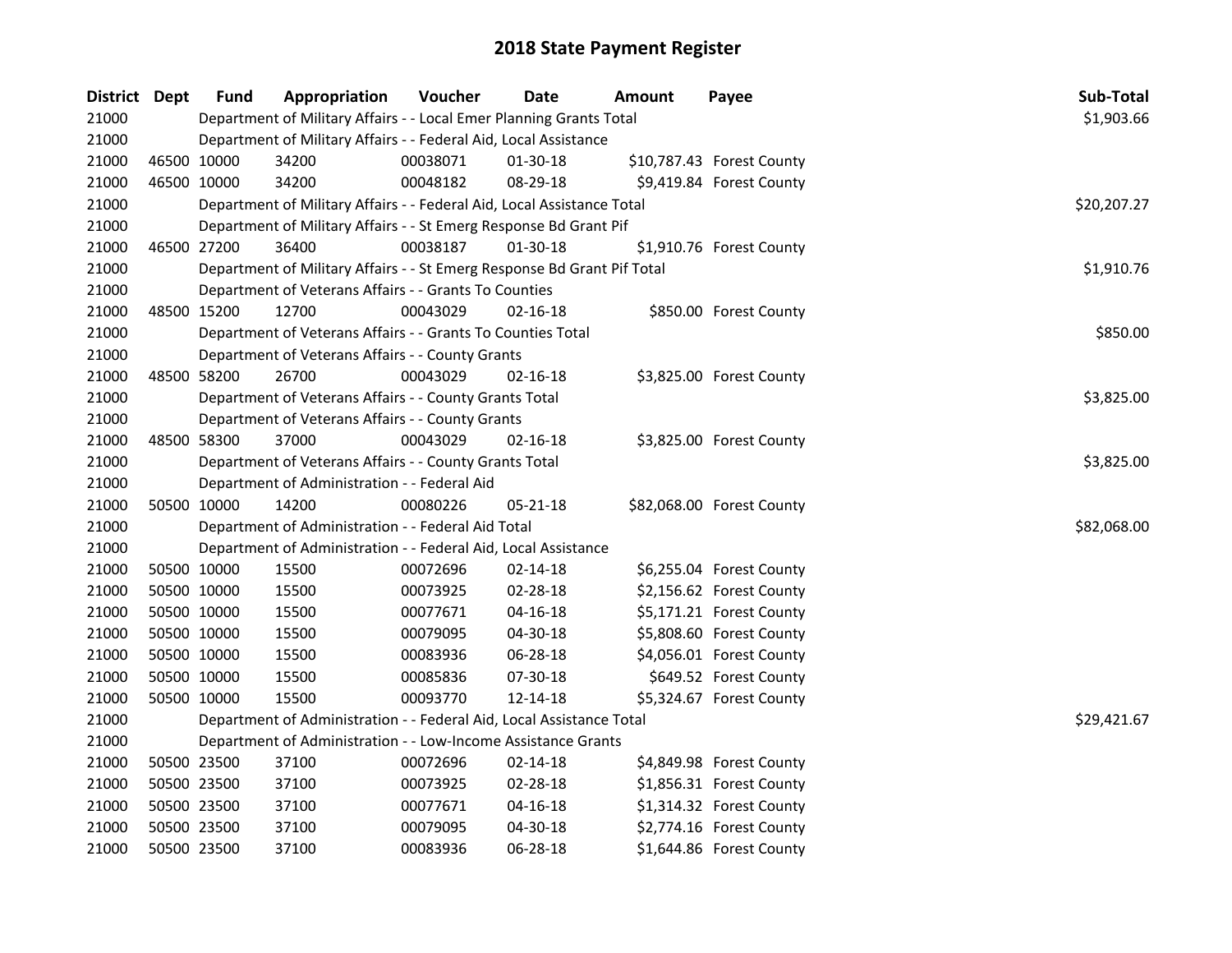| District Dept |             | <b>Fund</b> | Appropriation                                                          | Voucher      | Date           | <b>Amount</b> | Payee                      | Sub-Total    |
|---------------|-------------|-------------|------------------------------------------------------------------------|--------------|----------------|---------------|----------------------------|--------------|
| 21000         | 50500 23500 |             | 37100                                                                  | 00085836     | 07-30-18       |               | \$341.38 Forest County     |              |
| 21000         | 50500 23500 |             | 37100                                                                  | 00087429     | 08-28-18       |               | \$468.26 Forest County     |              |
| 21000         | 50500 23500 |             | 37100                                                                  | 00093769     | 12-14-18       |               | \$1,041.73 Forest County   |              |
| 21000         | 50500 23500 |             | 37100                                                                  | 00093770     | 12-14-18       |               | \$3,116.79 Forest County   |              |
| 21000         |             |             | Department of Administration - - Low-Income Assistance Grants Total    |              |                |               |                            | \$17,407.79  |
| 21000         |             |             | Department of Administration - - Land Information Program; Loca        |              |                |               |                            |              |
| 21000         | 50500 26900 |             | 17300                                                                  | 00072911     | 02-22-18       |               | \$1,000.00 Forest County   |              |
| 21000         | 50500 26900 |             | 17300                                                                  | 00075504     | 03-20-18       |               | \$78,216.00 Forest County  |              |
| 21000         | 50500 26900 |             | 17300                                                                  | 00076882     | 04-06-18       |               | \$25,000.00 Forest County  |              |
| 21000         |             |             | Department of Administration - - Land Information Program; Loca Total  | \$104,216.00 |                |               |                            |              |
| 21000         |             |             | Commissioners of Public Lands - - Trust Lands And Investments --       |              |                |               |                            |              |
| 21000         | 50700 10000 |             | 12800                                                                  | 00002038     | 08-28-18       |               | \$150.00 Forest County     |              |
| 21000         |             | 50700 10000 | 12800                                                                  | 00002043     | 09-07-18       |               | \$30.00 Forest County      |              |
| 21000         |             |             | Commissioners of Public Lands - - Trust Lands And Investments -- Total |              |                |               |                            | \$180.00     |
| 21000         |             |             | Public Defender Board - - Trial Representation                         |              |                |               |                            |              |
| 21000         |             | 55000 10000 | 10300                                                                  | 00127537     | 02-08-18       |               | \$5.00 Forest County       |              |
| 21000         |             |             | Public Defender Board - - Trial Representation Total                   |              |                |               |                            | \$5.00       |
| 21000         |             |             | Public Defender Board - - Transcript, Discovery And Int                |              |                |               |                            |              |
| 21000         | 55000 10000 |             | 10600                                                                  | 00136757     | 04-11-18       |               | \$793.58 Forest County     |              |
| 21000         | 55000 10000 |             | 10600                                                                  | 00147480     | 06-15-18       |               | \$635.02 Forest County     |              |
| 21000         | 55000 10000 |             | 10600                                                                  | 00155079     | 08-02-18       |               | \$20.00 Forest County      |              |
| 21000         | 55000 10000 |             | 10600                                                                  | 00162897     | 09-26-18       |               | \$905.15 Forest County     |              |
| 21000         | 55000 10000 |             | 10600                                                                  | 00167445     | 11-07-18       |               | \$6.60 Forest County       |              |
| 21000         |             |             | Public Defender Board - - Transcript, Discovery And Int Total          |              |                |               |                            | \$2,360.35   |
| 21000         |             |             | Circuit Courts - - Circuit Court Costs                                 |              |                |               |                            |              |
| 21000         | 62500 10000 |             | 10500                                                                  | 00000486     | 01-09-18       |               | \$22,082.00 Forest County  |              |
| 21000         | 62500 10000 |             | 10500                                                                  | 00000960     | 08-24-18       |               | \$32,664.15 Forest County  |              |
| 21000         |             |             | Circuit Courts - - Circuit Court Costs Total                           |              |                |               |                            | \$54,746.15  |
| 21000         |             |             | Shared Revenue and Tax Relief - - County And Municipal Aid             |              |                |               |                            |              |
| 21000         | 83500 10000 |             | 10500                                                                  | 00033189     | 07-23-18       |               | \$18,106.43 Forest County  |              |
| 21000         | 83500 10000 |             | 10500                                                                  | 00036075     | 11-19-18       |               | \$102,603.11 Forest County |              |
| 21000         |             |             | Shared Revenue and Tax Relief - - County And Municipal Aid Total       |              |                |               |                            | \$120,709.54 |
| 21000         |             |             | Shared Revenue and Tax Relief - - Exempt Computer Aid                  |              |                |               |                            |              |
| 21000         | 83500 10000 |             | 10900                                                                  | 00029890     | $07 - 23 - 18$ |               | \$3,353.58 Forest County   |              |
| 21000         |             |             | Shared Revenue and Tax Relief - - Exempt Computer Aid Total            |              |                |               |                            | \$3,353.58   |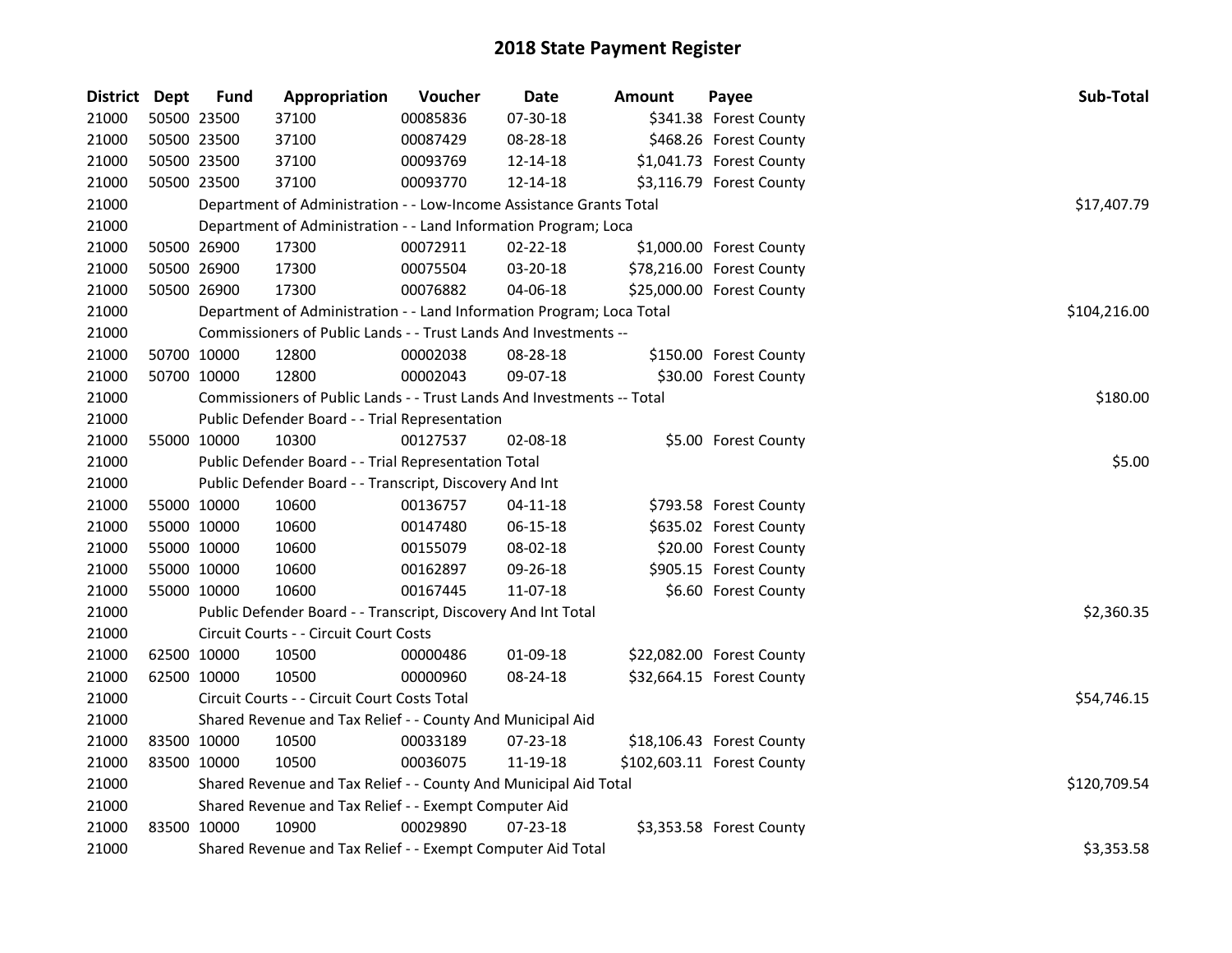| District Dept      |             | <b>Fund</b> | Appropriation                                                         | <b>Voucher</b> | Date           | <b>Amount</b> | Payee                        | Sub-Total      |
|--------------------|-------------|-------------|-----------------------------------------------------------------------|----------------|----------------|---------------|------------------------------|----------------|
| 21000              |             |             | Shared Revenue and Tax Relief - - Utility Aid                         |                |                |               |                              |                |
| 21000              | 83500 10000 |             | 11000                                                                 | 00033189       | $07 - 23 - 18$ |               | \$1,652.84 Forest County     |                |
| 21000              | 83500 10000 |             | 11000                                                                 | 00036075       | 11-19-18       |               | \$9,572.37 Forest County     |                |
| 21000              |             |             | Shared Revenue and Tax Relief - - Utility Aid Total                   |                |                |               |                              | \$11,225.21    |
| 21000              |             |             | Shared Revenue and Tax Relief - - School Lvy Tx/First Dollar Cr       |                |                |               |                              |                |
| 21000              | 83500 10000 |             | 30200                                                                 | 00029605       | $07 - 23 - 18$ |               | \$577,858.30 Forest County   |                |
| 21000              | 83500 10000 |             | 30200                                                                 | 00029753       | $07 - 23 - 18$ |               | \$2,117,283.25 Forest County |                |
| 21000              |             |             | Shared Revenue and Tax Relief - - School Lvy Tx/First Dollar Cr Total |                |                |               |                              | \$2,695,141.55 |
| 21000              |             |             | Shared Revenue and Tax Relief - - Lottery & Gaming Credit             |                |                |               |                              |                |
| 21000              | 83500 52100 |             | 36300                                                                 | 00027120       | $03 - 26 - 18$ |               | \$324,900.15 Forest County   |                |
| 21000              |             |             | Shared Revenue and Tax Relief - - Lottery & Gaming Credit Total       |                |                |               |                              | \$324,900.15   |
| <b>21000 Total</b> |             |             |                                                                       |                |                |               |                              | \$8,680,817.14 |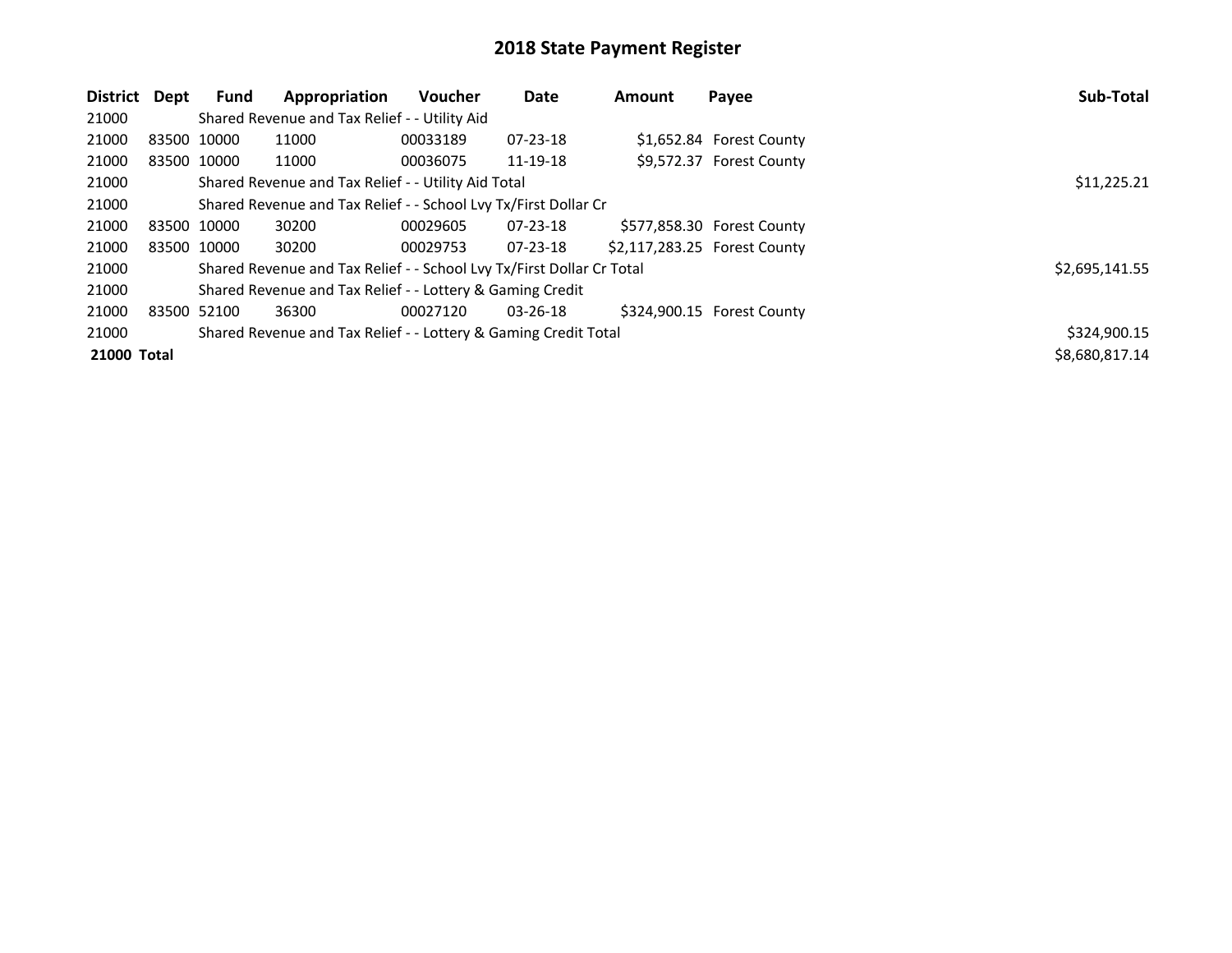| <b>District</b> | Dept | Fund        | Appropriation                                                      | Voucher      | Date           | Amount | Payee                      | Sub-Total    |  |  |  |  |
|-----------------|------|-------------|--------------------------------------------------------------------|--------------|----------------|--------|----------------------------|--------------|--|--|--|--|
| 21002           |      |             | Dept of Safety & Prof Services - - Fire Dues Distribution          |              |                |        |                            |              |  |  |  |  |
| 21002           |      | 16500 10000 | 22500                                                              | 00024091     | $07 - 25 - 18$ |        | \$1,314.82 Town Of Alvin   |              |  |  |  |  |
| 21002           |      |             | Dept of Safety & Prof Services - - Fire Dues Distribution Total    |              |                |        |                            | \$1,314.82   |  |  |  |  |
| 21002           |      |             | Dept of Natural Resources - - Resaids - Cnty Forst, CI & Mfl       |              |                |        |                            |              |  |  |  |  |
| 21002           |      | 37000 21200 | 57100                                                              | 00247462     | 06-28-18       |        | \$530.25 Town Of Alvin     |              |  |  |  |  |
| 21002           |      |             | Dept of Natural Resources - - Resaids - Cnty Forst, Cl & Mfl Total |              |                |        |                            | \$530.25     |  |  |  |  |
| 21002           |      |             | Dept of Natural Resources - - Resaids - Pymt In Lieu Tax Fed       |              |                |        |                            |              |  |  |  |  |
| 21002           |      | 37000 21200 | 58400                                                              | 00270482     | 10-01-18       |        | \$141,942.82 Town Of Alvin |              |  |  |  |  |
| 21002           |      |             | Dept of Natural Resources - - Resaids - Pymt In Lieu Tax Fed Total | \$141,942.82 |                |        |                            |              |  |  |  |  |
| 21002           |      |             | WI Dept of Transportation - - Trns Aids To Mnc.-Sf                 |              |                |        |                            |              |  |  |  |  |
| 21002           |      | 39500 21100 | 19100                                                              | 00204230     | $01-02-18$     |        | \$31,767.33 Town Of Alvin  |              |  |  |  |  |
| 21002           |      | 39500 21100 | 19100                                                              | 00234739     | 04-02-18       |        | \$31,767.33 Town Of Alvin  |              |  |  |  |  |
| 21002           |      | 39500 21100 | 19100                                                              | 00268438     | $07-02-18$     |        | \$31,767.33 Town Of Alvin  |              |  |  |  |  |
| 21002           |      | 39500 21100 | 19100                                                              | 00302490     | 10-01-18       |        | \$31,767.34 Town Of Alvin  |              |  |  |  |  |
| 21002           |      |             | WI Dept of Transportation - - Trns Aids To Mnc.-Sf Total           |              |                |        |                            | \$127,069.33 |  |  |  |  |
| 21002           |      |             | Shared Revenue and Tax Relief - - County And Municipal Aid         |              |                |        |                            |              |  |  |  |  |
| 21002           |      | 83500 10000 | 10500                                                              | 00033174     | 07-23-18       |        | \$365.58 Town Of Alvin     |              |  |  |  |  |
| 21002           |      | 83500 10000 | 10500                                                              | 00036060     | 11-19-18       |        | \$2,071.61 Town Of Alvin   |              |  |  |  |  |
| 21002           |      |             | Shared Revenue and Tax Relief - - County And Municipal Aid Total   |              |                |        |                            | \$2,437.19   |  |  |  |  |
| 21002 Total     |      |             |                                                                    |              |                |        |                            | \$273,294.41 |  |  |  |  |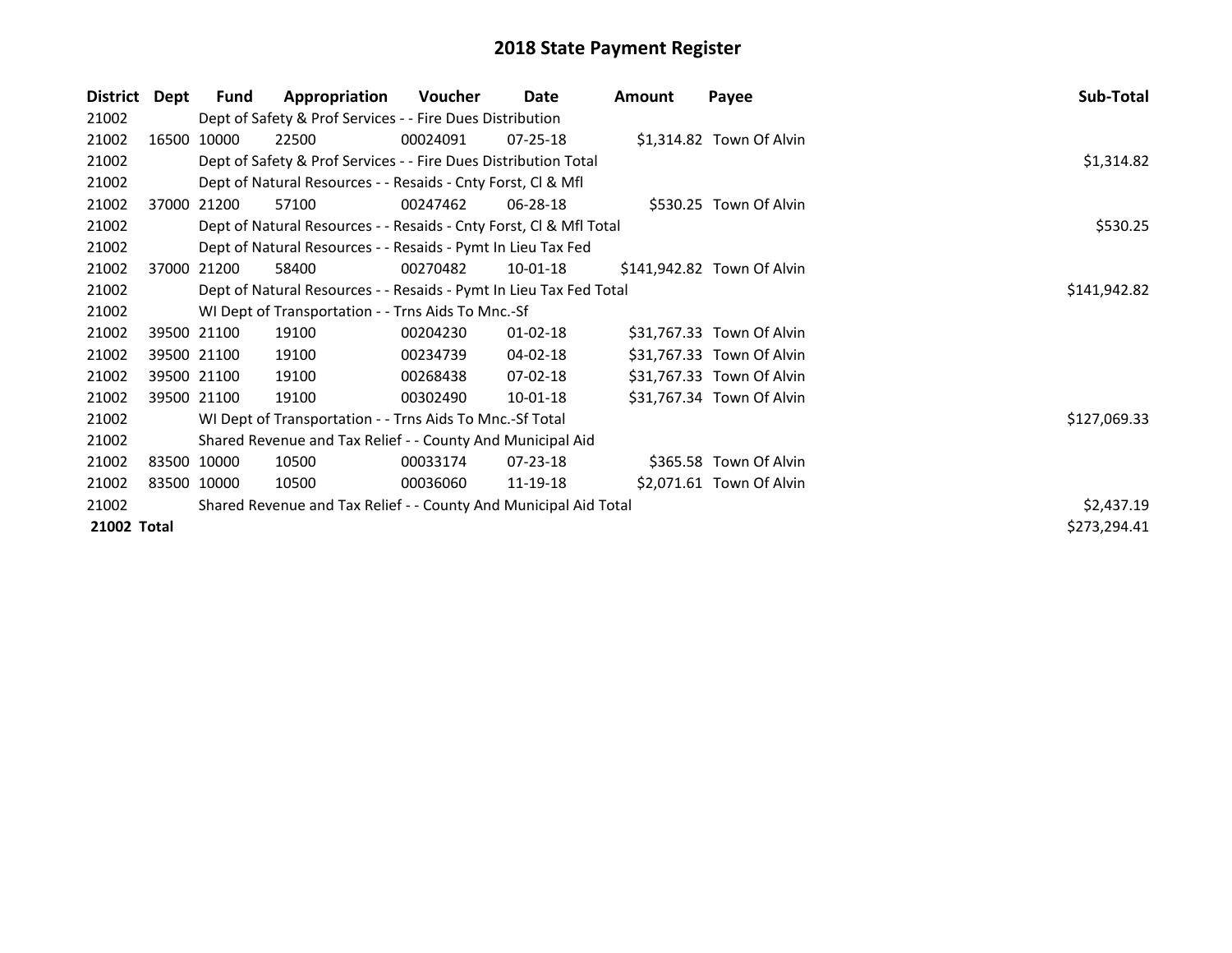| District Dept | Fund        | Appropriation                                                      | Voucher  | Date           | <b>Amount</b> | Payee                       | Sub-Total    |
|---------------|-------------|--------------------------------------------------------------------|----------|----------------|---------------|-----------------------------|--------------|
| 21004         |             | Dept of Safety & Prof Services - - Fire Dues Distribution          |          |                |               |                             |              |
| 21004         | 16500 10000 | 22500                                                              | 00024092 | $07 - 25 - 18$ |               | \$1,393.40 Town Of Argonne  |              |
| 21004         |             | Dept of Safety & Prof Services - - Fire Dues Distribution Total    |          |                |               |                             | \$1,393.40   |
| 21004         |             | Dept of Natural Resources - - Aids In Lieu Of Taxes - Gener        |          |                |               |                             |              |
| 21004         | 37000 10000 | 50300                                                              | 00211629 | $02 - 02 - 18$ |               | \$1,084.49 Town Of Argonne  |              |
| 21004         |             | Dept of Natural Resources - - Aids In Lieu Of Taxes - Gener Total  |          |                |               |                             | \$1,084.49   |
| 21004         |             | Dept of Natural Resources - - Resaids - Cnty Forst, Cl & Mfl       |          |                |               |                             |              |
| 21004         | 37000 21200 | 57100                                                              | 00247463 | $06 - 28 - 18$ |               | \$959.25 Town Of Argonne    |              |
| 21004         |             | Dept of Natural Resources - - Resaids - Cnty Forst, CI & Mfl Total | \$959.25 |                |               |                             |              |
| 21004         |             | Dept of Natural Resources - - Rec & Resource Aids, Fed             |          |                |               |                             |              |
| 21004         | 37000 21200 | 58300                                                              | 00261825 | $08 - 27 - 18$ |               | \$1,544.82 Town Of Argonne  |              |
| 21004         |             | Dept of Natural Resources - - Rec & Resource Aids, Fed Total       |          |                |               |                             | \$1,544.82   |
| 21004         |             | Dept of Natural Resources - - Resaids - Pymt In Lieu Tax Fed       |          |                |               |                             |              |
| 21004         | 37000 21200 | 58400                                                              | 00270483 | $10 - 01 - 18$ |               | \$94,359.06 Town Of Argonne |              |
| 21004         |             | Dept of Natural Resources - - Resaids - Pymt In Lieu Tax Fed Total |          |                |               |                             | \$94,359.06  |
| 21004         |             | WI Dept of Transportation - - Trns Aids To Mnc.-Sf                 |          |                |               |                             |              |
| 21004         | 39500 21100 | 19100                                                              | 00204231 | $01 - 02 - 18$ |               | \$30,310.43 Town Of Argonne |              |
| 21004         | 39500 21100 | 19100                                                              | 00234740 | 04-02-18       |               | \$30,310.43 Town Of Argonne |              |
| 21004         | 39500 21100 | 19100                                                              | 00268439 | $07 - 02 - 18$ |               | \$30,310.43 Town Of Argonne |              |
| 21004         | 39500 21100 | 19100                                                              | 00302491 | $10 - 01 - 18$ |               | \$30,310.46 Town Of Argonne |              |
| 21004         |             | WI Dept of Transportation - - Trns Aids To Mnc.-Sf Total           |          |                |               |                             | \$121,241.75 |
| 21004         |             | Shared Revenue and Tax Relief - - County And Municipal Aid         |          |                |               |                             |              |
| 21004         | 83500 10000 | 10500                                                              | 00033175 | $07 - 23 - 18$ |               | \$4,790.45 Town Of Argonne  |              |
| 21004         | 83500 10000 | 10500                                                              | 00036061 | 11-19-18       |               | \$27,145.88 Town Of Argonne |              |
| 21004         |             | Shared Revenue and Tax Relief - - County And Municipal Aid Total   |          |                |               |                             | \$31,936.33  |
| 21004 Total   |             |                                                                    |          |                |               |                             | \$252,519.10 |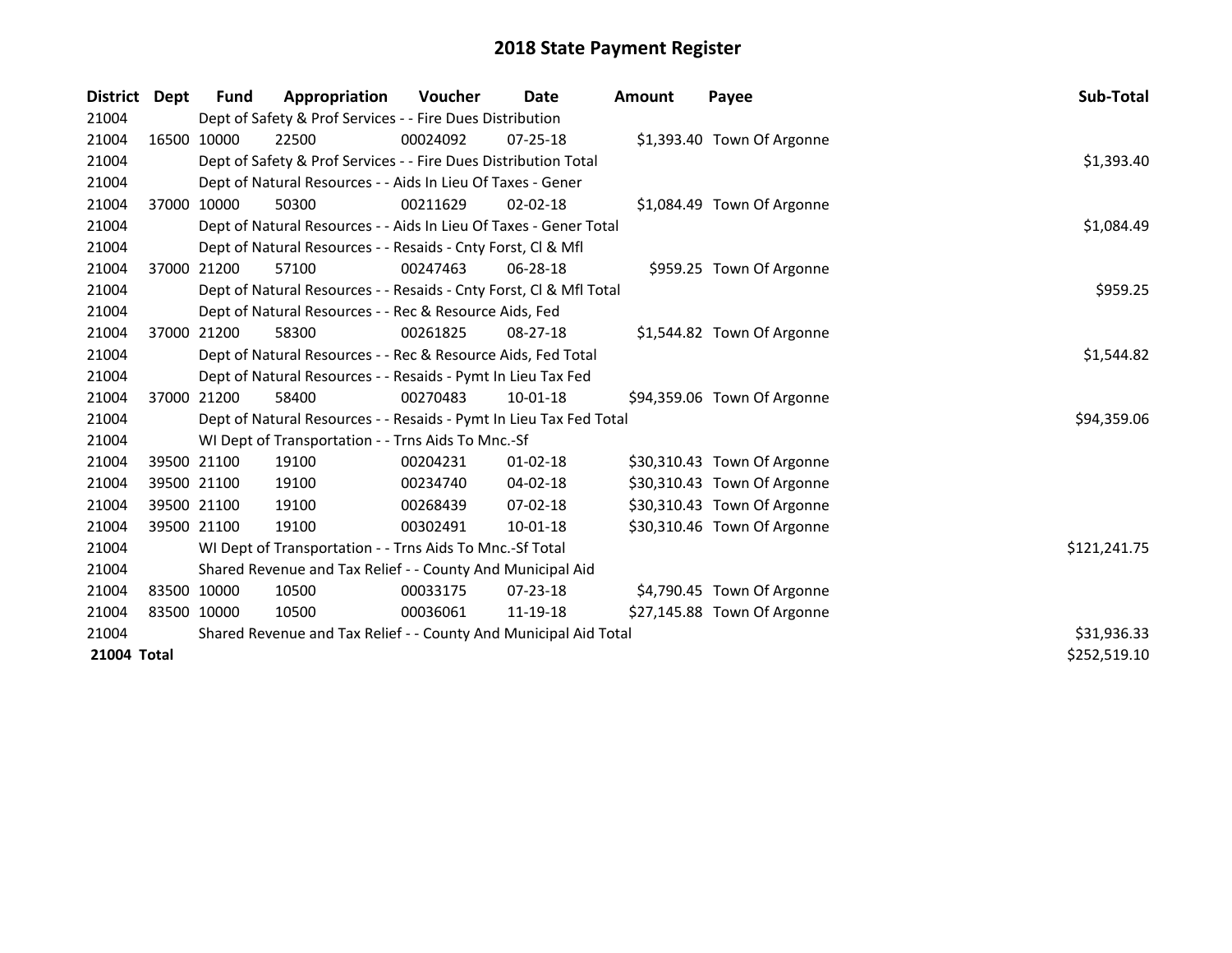| <b>District</b> | Dept        | Fund        | Appropriation                                                      | Voucher  | Date           | Amount | Payee                               | Sub-Total    |
|-----------------|-------------|-------------|--------------------------------------------------------------------|----------|----------------|--------|-------------------------------------|--------------|
| 21006           |             |             | Dept of Safety & Prof Services - - Fire Dues Distribution          |          |                |        |                                     |              |
| 21006           |             | 16500 10000 | 22500                                                              | 00024093 | $07 - 25 - 18$ |        | \$1,327.41 Town Of Armstrong Creek  |              |
| 21006           |             |             | Dept of Safety & Prof Services - - Fire Dues Distribution Total    |          |                |        |                                     | \$1,327.41   |
| 21006           |             |             | Dept of Natural Resources - - Resaids - Cnty Forst, CI & Mfl       |          |                |        |                                     |              |
| 21006           |             | 37000 21200 | 57100                                                              | 00247464 | 06-28-18       |        | \$1,573.92 Town Of Armstrong Creek  |              |
| 21006           |             |             | Dept of Natural Resources - - Resaids - Cnty Forst, Cl & Mfl Total |          |                |        |                                     | \$1,573.92   |
| 21006           |             |             | Dept of Natural Resources - - Resaids - Pymt In Lieu Tax Fed       |          |                |        |                                     |              |
| 21006           | 37000 21200 |             | 58400                                                              | 00270484 | $10 - 01 - 18$ |        | \$22,775.05 Town Of Armstrong Creek |              |
| 21006           |             |             | Dept of Natural Resources - - Resaids - Pymt In Lieu Tax Fed Total |          |                |        |                                     | \$22,775.05  |
| 21006           |             |             | WI Dept of Transportation - - Trns Aids To Mnc.-Sf                 |          |                |        |                                     |              |
| 21006           | 39500 21100 |             | 19100                                                              | 00204232 | $01 - 02 - 18$ |        | \$29,775.21 Town Of Armstrong Creek |              |
| 21006           |             | 39500 21100 | 19100                                                              | 00234741 | $04 - 02 - 18$ |        | \$29,775.21 Town Of Armstrong Creek |              |
| 21006           |             | 39500 21100 | 19100                                                              | 00268440 | $07 - 02 - 18$ |        | \$29,775.21 Town Of Armstrong Creek |              |
| 21006           |             | 39500 21100 | 19100                                                              | 00302492 | 10-01-18       |        | \$29,775.24 Town Of Armstrong Creek |              |
| 21006           |             |             | WI Dept of Transportation - - Trns Aids To Mnc.-Sf Total           |          |                |        |                                     | \$119,100.87 |
| 21006           |             |             | Shared Revenue and Tax Relief - - County And Municipal Aid         |          |                |        |                                     |              |
| 21006           | 83500 10000 |             | 10500                                                              | 00033176 | $07 - 23 - 18$ |        | \$3,110.48 Town Of Armstrong Creek  |              |
| 21006           | 83500 10000 |             | 10500                                                              | 00036062 | 11-19-18       |        | \$17,626.05 Town Of Armstrong Creek |              |
| 21006           |             |             | Shared Revenue and Tax Relief - - County And Municipal Aid Total   |          |                |        |                                     | \$20,736.53  |
| 21006           |             |             | Shared Revenue and Tax Relief - - Exempt Computer Aid              |          |                |        |                                     |              |
| 21006           | 83500 10000 |             | 10900                                                              | 00030463 | $07 - 23 - 18$ |        | \$20.29 Town Of Armstrong Creek     |              |
| 21006           |             |             | Shared Revenue and Tax Relief - - Exempt Computer Aid Total        |          |                |        |                                     | \$20.29      |
| 21006 Total     |             |             |                                                                    |          |                |        |                                     | \$165,534.07 |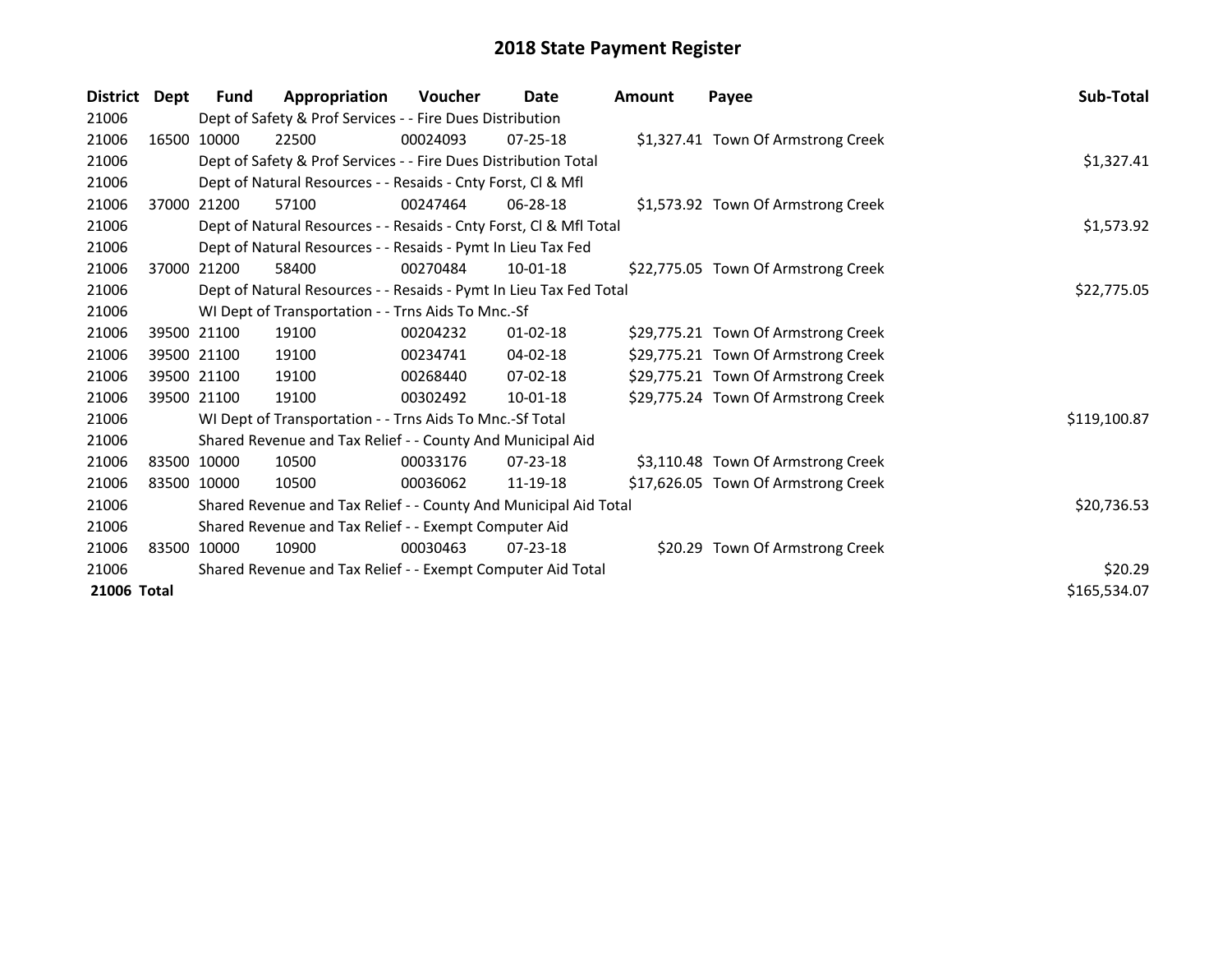| <b>District</b> | Dept | Fund        | Appropriation                                                      | Voucher     | Date           | <b>Amount</b> | Payee                         | Sub-Total    |
|-----------------|------|-------------|--------------------------------------------------------------------|-------------|----------------|---------------|-------------------------------|--------------|
| 21008           |      |             | Dept of Safety & Prof Services - - Fire Dues Distribution          |             |                |               |                               |              |
| 21008           |      | 16500 10000 | 22500                                                              | 00024094    | $07 - 24 - 18$ |               | \$586.21 Town Of Blackwell    |              |
| 21008           |      |             | Dept of Safety & Prof Services - - Fire Dues Distribution Total    |             |                |               |                               | \$586.21     |
| 21008           |      |             | Dept of Natural Resources - - Aids In Lieu Of Taxes - Gener        |             |                |               |                               |              |
| 21008           |      | 37000 10000 | 50300                                                              | 00211559    | $02 - 02 - 18$ |               | \$553.32 Town Of Blackwell    |              |
| 21008           |      |             | Dept of Natural Resources - - Aids In Lieu Of Taxes - Gener Total  |             |                |               |                               | \$553.32     |
| 21008           |      |             | Dept of Natural Resources - - Resaids - Cnty Forst, Cl & Mfl       |             |                |               |                               |              |
| 21008           |      | 37000 21200 | 57100                                                              | 00247465    | $06 - 28 - 18$ |               | \$1,274.57 Town Of Blackwell  |              |
| 21008           |      |             | Dept of Natural Resources - - Resaids - Cnty Forst, Cl & Mfl Total |             |                |               |                               | \$1,274.57   |
| 21008           |      |             | Dept of Natural Resources - - Resaids - Pymt In Lieu Tax Fed       |             |                |               |                               |              |
| 21008           |      | 37000 21200 | 58400                                                              | 00270485    | $10 - 01 - 18$ |               | \$79,302.93 Town Of Blackwell |              |
| 21008           |      |             | Dept of Natural Resources - - Resaids - Pymt In Lieu Tax Fed Total |             |                |               |                               | \$79,302.93  |
| 21008           |      |             | WI Dept of Transportation - - Trns Aids To Mnc.-Sf                 |             |                |               |                               |              |
| 21008           |      | 39500 21100 | 19100                                                              | 00204233    | $01 - 02 - 18$ |               | \$30,621.00 Town Of Blackwell |              |
| 21008           |      | 39500 21100 | 19100                                                              | 00234742    | 04-02-18       |               | \$30,621.00 Town Of Blackwell |              |
| 21008           |      | 39500 21100 | 19100                                                              | 00268441    | $07-02-18$     |               | \$30,621.00 Town Of Blackwell |              |
| 21008           |      | 39500 21100 | 19100                                                              | 00302493    | 10-01-18       |               | \$30,621.03 Town Of Blackwell |              |
| 21008           |      |             | WI Dept of Transportation - - Trns Aids To Mnc.-Sf Total           |             |                |               |                               | \$122,484.03 |
| 21008           |      |             | Shared Revenue and Tax Relief - - County And Municipal Aid         |             |                |               |                               |              |
| 21008           |      | 83500 10000 | 10500                                                              | 00033177    | $07 - 23 - 18$ |               | \$5,091.05 Town Of Blackwell  |              |
| 21008           |      | 83500 10000 | 10500                                                              | 00036063    | 11-19-18       |               | \$28,849.28 Town Of Blackwell |              |
| 21008           |      |             | Shared Revenue and Tax Relief - - County And Municipal Aid Total   | \$33,940.33 |                |               |                               |              |
| 21008 Total     |      |             |                                                                    |             |                |               |                               | \$238,141.39 |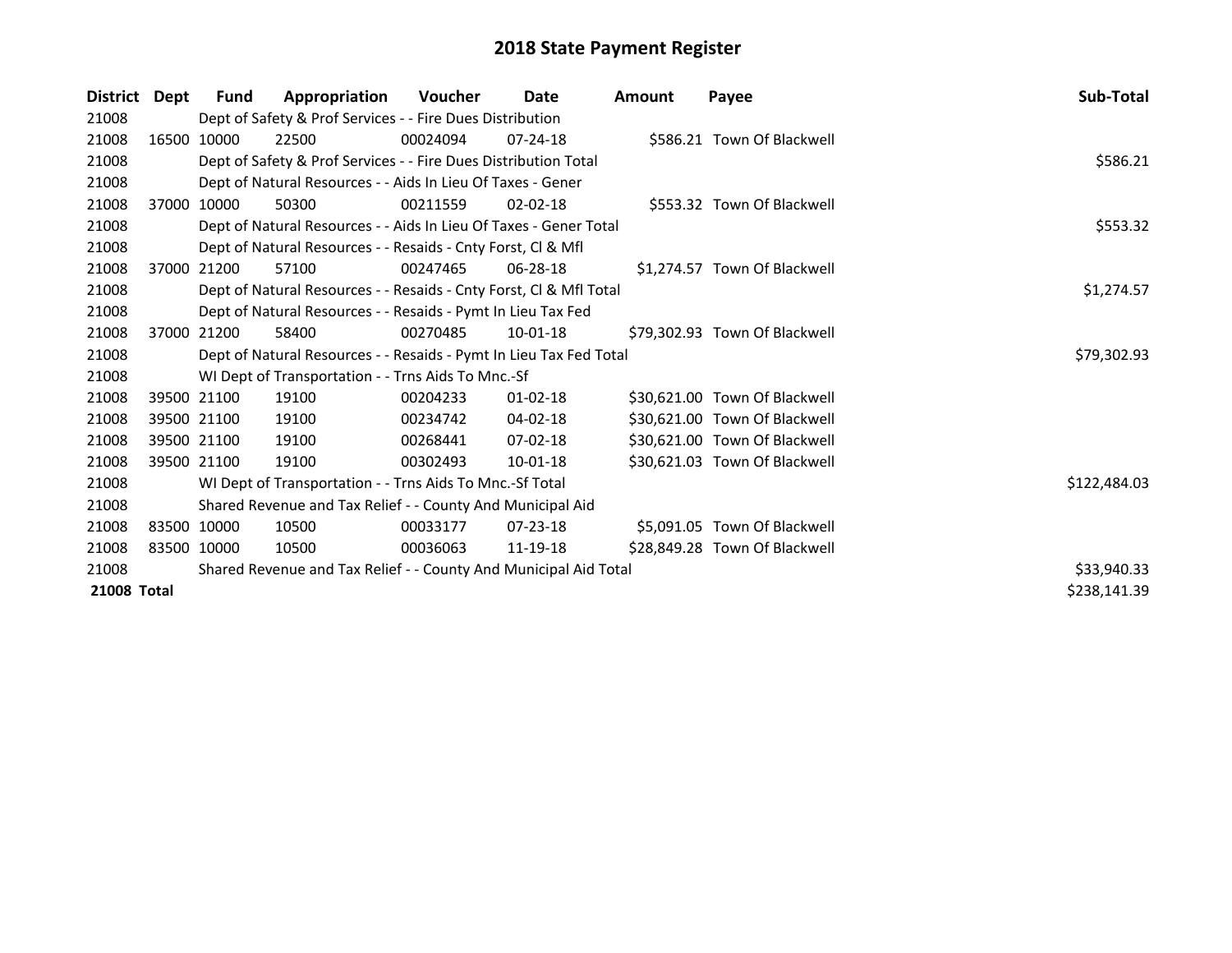| District Dept | <b>Fund</b> | Appropriation                                                          | <b>Voucher</b> | Date           | <b>Amount</b> | Payee                       | Sub-Total   |
|---------------|-------------|------------------------------------------------------------------------|----------------|----------------|---------------|-----------------------------|-------------|
| 21010         |             | Dept of Safety & Prof Services - - Fire Dues Distribution              |                |                |               |                             |             |
| 21010         | 16500 10000 | 22500                                                                  | 00021113       | 07-19-18       |               | \$388.98 Town Of Caswell    |             |
| 21010         |             | Dept of Safety & Prof Services - - Fire Dues Distribution Total        |                |                |               |                             | \$388.98    |
| 21010         |             | Dept of Natural Resources - - Aids In Lieu Of Taxes - Gener            |                |                |               |                             |             |
| 21010         | 37000 10000 | 50300                                                                  | 00211657       | $02 - 01 - 18$ |               | \$600.61 Town Of Caswell    |             |
| 21010         |             | Dept of Natural Resources - - Aids In Lieu Of Taxes - Gener Total      |                |                |               |                             | \$600.61    |
| 21010         |             | Dept of Natural Resources - - Resaids - Cnty Forst, CI & Mfl           |                |                |               |                             |             |
| 21010         | 37000 21200 | 57100                                                                  | 00247466       | 06-28-18       |               | \$3,714.03 Town Of Caswell  |             |
| 21010         |             | Dept of Natural Resources - - Resaids - Cnty Forst, CI & Mfl Total     |                |                |               |                             | \$3,714.03  |
| 21010         |             | Dept of Natural Resources - - Resaids - Pymt In Lieu Tax Fed           |                |                |               |                             |             |
| 21010         | 37000 21200 | 58400                                                                  | 00270486       | $10-01-18$     |               | \$22,331.77 Town Of Caswell |             |
| 21010         |             | Dept of Natural Resources - - Resaids - Pymt In Lieu Tax Fed Total     |                |                |               |                             | \$22,331.77 |
| 21010         |             | WI Dept of Transportation - - Trns Aids To Mnc.-Sf                     |                |                |               |                             |             |
| 21010         | 39500 21100 | 19100                                                                  | 00204234       | $01 - 02 - 18$ |               | \$8,086.76 Town Of Caswell  |             |
| 21010         | 39500 21100 | 19100                                                                  | 00234743       | $04 - 02 - 18$ |               | \$8,086.76 Town Of Caswell  |             |
| 21010         | 39500 21100 | 19100                                                                  | 00268442       | 07-02-18       |               | \$8,086.76 Town Of Caswell  |             |
| 21010         | 39500 21100 | 19100                                                                  | 00302494       | $10 - 01 - 18$ |               | \$8,086.78 Town Of Caswell  |             |
| 21010         |             | WI Dept of Transportation - - Trns Aids To Mnc.-Sf Total               |                |                |               |                             | \$32,347.06 |
| 21010         |             | Commissioners of Public Lands - - Trust Lands And Investments --       |                |                |               |                             |             |
| 21010         | 50700 10000 | 12800                                                                  | 00001631       | 01-04-18       |               | \$328.84 Town Of Caswell    |             |
| 21010         | 50700 10000 | 12800                                                                  | 00002231       | 12-20-18       |               | \$328.84 Town Of Caswell    |             |
| 21010         |             | Commissioners of Public Lands - - Trust Lands And Investments -- Total |                |                |               |                             | \$657.68    |
| 21010         |             | Shared Revenue and Tax Relief - - County And Municipal Aid             |                |                |               |                             |             |
| 21010         | 83500 10000 | 10500                                                                  | 00033178       | 07-23-18       |               | \$2,835.63 Town Of Caswell  |             |
| 21010         | 83500 10000 | 10500                                                                  | 00036064       | 11-19-18       |               | \$16,068.60 Town Of Caswell |             |
| 21010         |             | Shared Revenue and Tax Relief - - County And Municipal Aid Total       | \$18,904.23    |                |               |                             |             |
| 21010 Total   |             |                                                                        |                |                |               |                             | \$78,944.36 |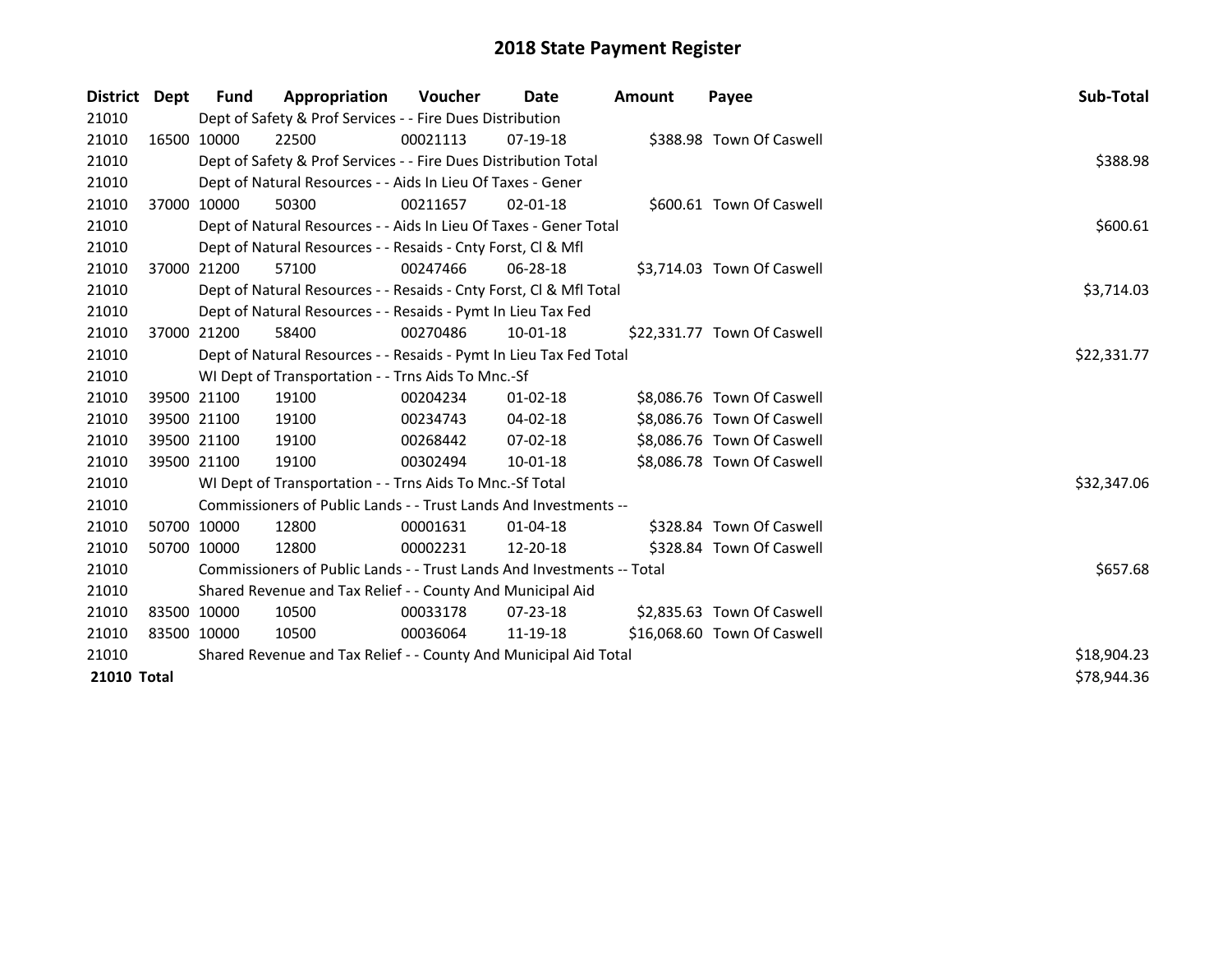| District Dept |             | <b>Fund</b> | Appropriation                                                      | <b>Voucher</b> | Date           | <b>Amount</b> | Payee                       | <b>Sub-Total</b> |
|---------------|-------------|-------------|--------------------------------------------------------------------|----------------|----------------|---------------|-----------------------------|------------------|
| 21012         |             |             | Dept of Safety & Prof Services - - Fire Dues Distribution          |                |                |               |                             |                  |
| 21012         |             | 16500 10000 | 22500                                                              | 00024095       | $07 - 25 - 18$ |               | \$1,812.07 Town Of Crandon  |                  |
| 21012         |             |             | Dept of Safety & Prof Services - - Fire Dues Distribution Total    |                |                |               |                             | \$1,812.07       |
| 21012         |             |             | Dept of Natural Resources - - Aids In Lieu Of Taxes - Gener        |                |                |               |                             |                  |
| 21012         |             | 37000 10000 | 50300                                                              | 00211632       | $02 - 02 - 18$ |               | \$5,149.19 Town Of Crandon  |                  |
| 21012         |             | 37000 10000 | 50300                                                              | 00229334       | 04-20-18       |               | \$64.00 Town Of Crandon     |                  |
| 21012         |             |             | Dept of Natural Resources - - Aids In Lieu Of Taxes - Gener Total  | \$5,213.19     |                |               |                             |                  |
| 21012         |             |             | Dept of Natural Resources - - Resaids - Cnty Forst, Cl & Mfl       |                |                |               |                             |                  |
| 21012         |             | 37000 21200 | 57100                                                              | 00247467       | $06 - 28 - 18$ |               | \$1,514.05 Town Of Crandon  |                  |
| 21012         |             |             | Dept of Natural Resources - - Resaids - Cnty Forst, Cl & Mfl Total |                |                |               |                             | \$1,514.05       |
| 21012         |             |             | Dept of Natural Resources - - Aids In Lieu Of Taxes - Sum S        |                |                |               |                             |                  |
| 21012         |             | 37000 21200 | 57900                                                              | 00229335       | $04 - 20 - 18$ |               | \$1,868.58 Town Of Crandon  |                  |
| 21012         |             |             | Dept of Natural Resources - - Aids In Lieu Of Taxes - Sum S Total  | \$1,868.58     |                |               |                             |                  |
| 21012         |             |             | WI Dept of Transportation - - Trns Aids To Mnc.-Sf                 |                |                |               |                             |                  |
| 21012         |             | 39500 21100 | 19100                                                              | 00204235       | $01 - 02 - 18$ |               | \$18,759.62 Town Of Crandon |                  |
| 21012         |             | 39500 21100 | 19100                                                              | 00234744       | 04-02-18       |               | \$18,759.62 Town Of Crandon |                  |
| 21012         |             | 39500 21100 | 19100                                                              | 00268443       | 07-02-18       |               | \$18,759.62 Town Of Crandon |                  |
| 21012         |             | 39500 21100 | 19100                                                              | 00302495       | $10 - 01 - 18$ |               | \$18,759.63 Town Of Crandon |                  |
| 21012         |             |             | WI Dept of Transportation - - Trns Aids To Mnc.-Sf Total           |                |                |               |                             | \$75,038.49      |
| 21012         |             |             | Shared Revenue and Tax Relief - - County And Municipal Aid         |                |                |               |                             |                  |
| 21012         |             | 83500 10000 | 10500                                                              | 00033179       | $07 - 23 - 18$ |               | \$4,908.92 Town Of Crandon  |                  |
| 21012         | 83500 10000 |             | 10500                                                              | 00036065       | 11-19-18       |               | \$27,817.19 Town Of Crandon |                  |
| 21012         |             |             | Shared Revenue and Tax Relief - - County And Municipal Aid Total   | \$32,726.11    |                |               |                             |                  |
| 21012         |             |             | Shared Revenue and Tax Relief - - Exempt Computer Aid              |                |                |               |                             |                  |
| 21012         |             | 83500 10000 | 10900                                                              | 00030464       | $07 - 23 - 18$ |               | \$294.26 Town Of Crandon    |                  |
| 21012         |             |             | Shared Revenue and Tax Relief - - Exempt Computer Aid Total        |                |                |               |                             | \$294.26         |
| 21012 Total   |             |             |                                                                    |                |                |               |                             | \$118,466.75     |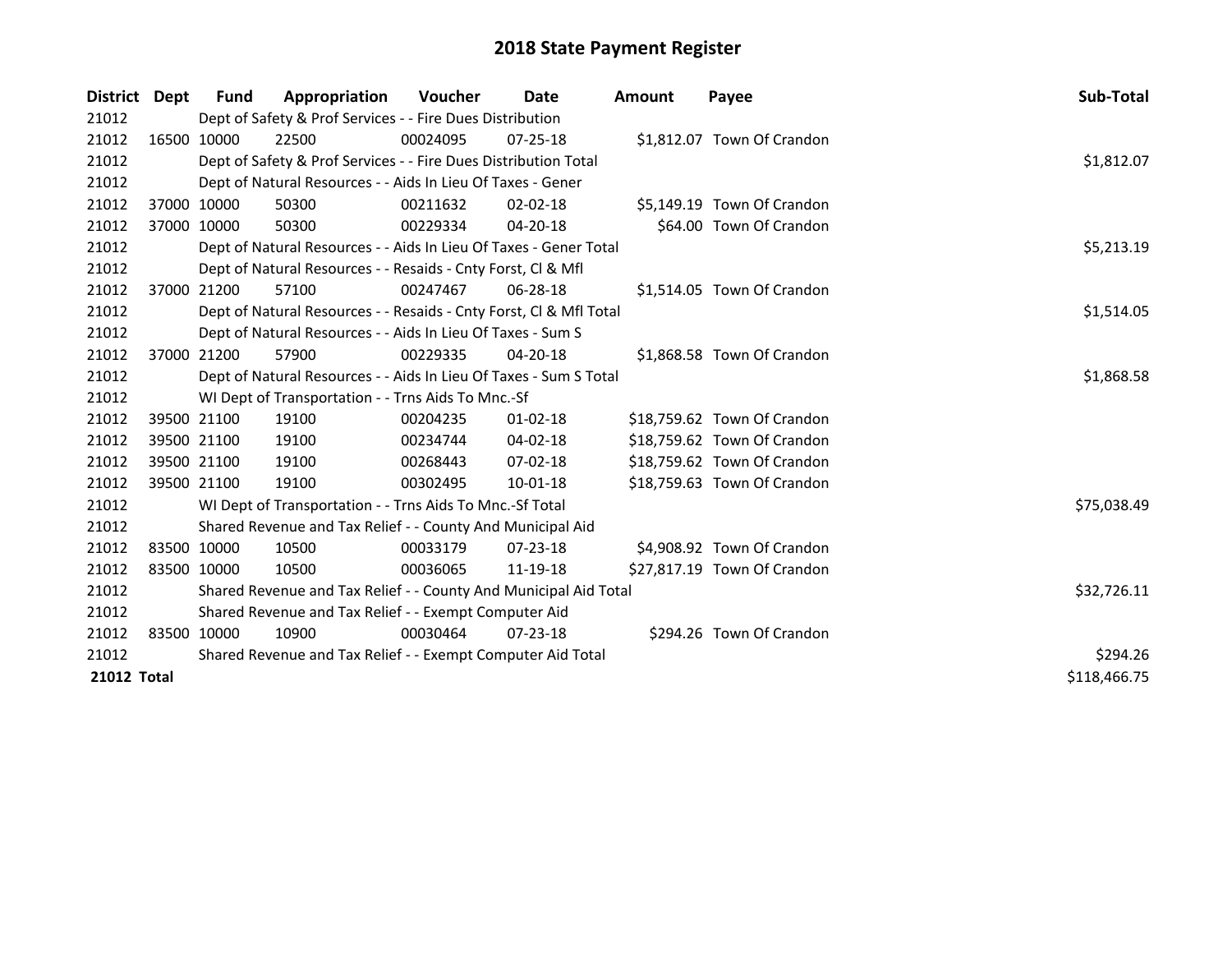| <b>District</b> | Dept | Fund                                                        | Appropriation                                                      | Voucher  | Date           | Amount | Payee                       | Sub-Total    |  |  |  |
|-----------------|------|-------------------------------------------------------------|--------------------------------------------------------------------|----------|----------------|--------|-----------------------------|--------------|--|--|--|
| 21014           |      |                                                             | Dept of Safety & Prof Services - - Fire Dues Distribution          |          |                |        |                             |              |  |  |  |
| 21014           |      | 16500 10000                                                 | 22500                                                              | 00024096 | $07 - 25 - 18$ |        | \$2,204.94 Town Of Freedom  |              |  |  |  |
| 21014           |      |                                                             | Dept of Safety & Prof Services - - Fire Dues Distribution Total    |          |                |        |                             | \$2,204.94   |  |  |  |
| 21014           |      |                                                             | Dept of Natural Resources - - Resaids - Cnty Forst, CI & Mfl       |          |                |        |                             |              |  |  |  |
| 21014           |      | 37000 21200                                                 | 57100                                                              | 00247468 | 06-28-18       |        | \$118.21 Town Of Freedom    |              |  |  |  |
| 21014           |      |                                                             | Dept of Natural Resources - - Resaids - Cnty Forst, CI & Mfl Total |          |                |        |                             | \$118.21     |  |  |  |
| 21014           |      |                                                             | Dept of Natural Resources - - Resaids - Pymt In Lieu Tax Fed       |          |                |        |                             |              |  |  |  |
| 21014           |      | 37000 21200                                                 | 58400                                                              | 00270487 | $10-01-18$     |        | \$34,839.18 Town Of Freedom |              |  |  |  |
| 21014           |      |                                                             | Dept of Natural Resources - - Resaids - Pymt In Lieu Tax Fed Total |          |                |        |                             | \$34,839.18  |  |  |  |
| 21014           |      |                                                             | WI Dept of Transportation - - Trns Aids To Mnc.-Sf                 |          |                |        |                             |              |  |  |  |
| 21014           |      | 39500 21100                                                 | 19100                                                              | 00204236 | $01 - 02 - 18$ |        | \$23,740.68 Town Of Freedom |              |  |  |  |
| 21014           |      | 39500 21100                                                 | 19100                                                              | 00234745 | 04-02-18       |        | \$23,740.68 Town Of Freedom |              |  |  |  |
| 21014           |      | 39500 21100                                                 | 19100                                                              | 00268444 | $07 - 02 - 18$ |        | \$23,740.68 Town Of Freedom |              |  |  |  |
| 21014           |      | 39500 21100                                                 | 19100                                                              | 00302496 | 10-01-18       |        | \$23,740.71 Town Of Freedom |              |  |  |  |
| 21014           |      |                                                             | WI Dept of Transportation - - Trns Aids To Mnc.-Sf Total           |          |                |        |                             | \$94,962.75  |  |  |  |
| 21014           |      |                                                             | Shared Revenue and Tax Relief - - County And Municipal Aid         |          |                |        |                             |              |  |  |  |
| 21014           |      | 83500 10000                                                 | 10500                                                              | 00033180 | $07 - 23 - 18$ |        | \$647.00 Town Of Freedom    |              |  |  |  |
| 21014           |      | 83500 10000                                                 | 10500                                                              | 00036066 | 11-19-18       |        | \$3,666.32 Town Of Freedom  |              |  |  |  |
| 21014           |      |                                                             | Shared Revenue and Tax Relief - - County And Municipal Aid Total   |          |                |        |                             | \$4,313.32   |  |  |  |
| 21014           |      |                                                             | Shared Revenue and Tax Relief - - Exempt Computer Aid              |          |                |        |                             |              |  |  |  |
| 21014           |      | 83500 10000                                                 | 10900                                                              | 00030465 | $07 - 23 - 18$ |        | \$2.03 Town Of Freedom      |              |  |  |  |
| 21014           |      | Shared Revenue and Tax Relief - - Exempt Computer Aid Total | \$2.03                                                             |          |                |        |                             |              |  |  |  |
| 21014 Total     |      |                                                             |                                                                    |          |                |        |                             | \$136,440.43 |  |  |  |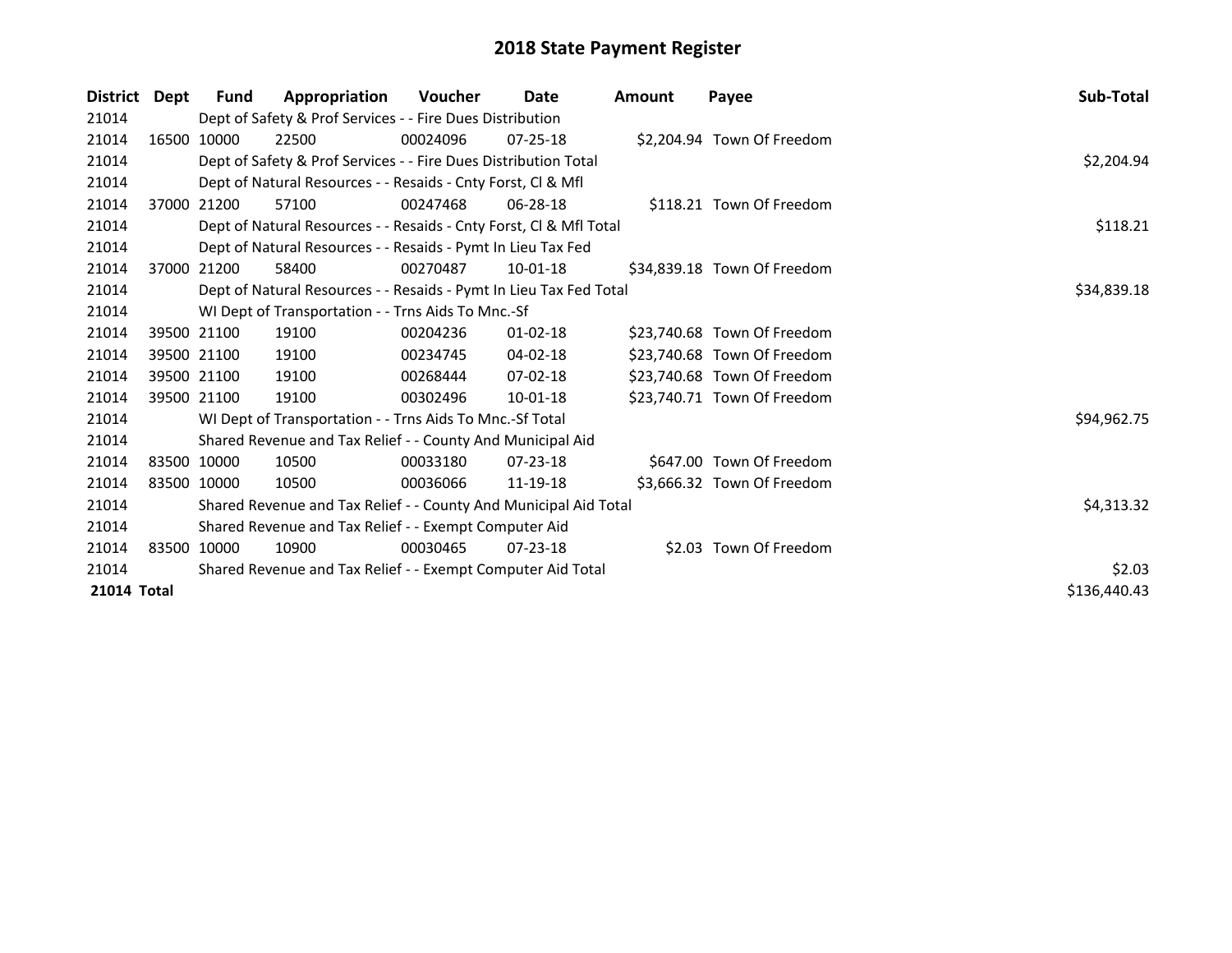| District Dept               |  | Fund                                                        | Appropriation                                                      | Voucher  | Date           | <b>Amount</b> | Payee                      | Sub-Total    |  |
|-----------------------------|--|-------------------------------------------------------------|--------------------------------------------------------------------|----------|----------------|---------------|----------------------------|--------------|--|
| 21016                       |  |                                                             | Dept of Safety & Prof Services - - Fire Dues Distribution          |          |                |               |                            |              |  |
| 21016                       |  | 16500 10000                                                 | 22500                                                              | 00024097 | 07-24-18       |               | \$3,678.15 Town Of Hiles   |              |  |
| 21016                       |  |                                                             | Dept of Safety & Prof Services - - Fire Dues Distribution Total    |          |                |               |                            | \$3,678.15   |  |
| 21016                       |  |                                                             | Dept of Natural Resources - - Aids In Lieu Of Taxes - Gener        |          |                |               |                            |              |  |
| 21016                       |  | 37000 10000                                                 | 50300                                                              | 00230554 | 04-20-18       |               | \$49.71 Town Of Hiles      |              |  |
| 21016                       |  |                                                             | Dept of Natural Resources - - Aids In Lieu Of Taxes - Gener Total  |          |                |               |                            | \$49.71      |  |
| 21016                       |  |                                                             | Dept of Natural Resources - - Resaids - Cnty Forst, Cl & Mfl       |          |                |               |                            |              |  |
| 21016                       |  | 37000 21200                                                 | 57100                                                              | 00247469 | 06-28-18       |               | \$588.76 Town Of Hiles     |              |  |
| 21016                       |  |                                                             | Dept of Natural Resources - - Resaids - Cnty Forst, CI & Mfl Total |          |                |               |                            | \$588.76     |  |
| 21016                       |  |                                                             | Dept of Natural Resources - - Aids In Lieu Of Taxes - Sum S        |          |                |               |                            |              |  |
| 21016                       |  | 37000 21200                                                 | 57900                                                              | 00230553 | 04-20-18       |               | \$5.02 Town Of Hiles       |              |  |
| 21016                       |  |                                                             | Dept of Natural Resources - - Aids In Lieu Of Taxes - Sum S Total  |          |                |               |                            | \$5.02       |  |
| 21016                       |  |                                                             | Dept of Natural Resources - - Resaids - Pymt In Lieu Tax Fed       |          |                |               |                            |              |  |
| 21016                       |  | 37000 21200                                                 | 58400                                                              | 00270488 | 10-01-18       |               | \$158,101.63 Town Of Hiles |              |  |
| 21016                       |  |                                                             | Dept of Natural Resources - - Resaids - Pymt In Lieu Tax Fed Total |          |                |               |                            | \$158,101.63 |  |
| 21016                       |  |                                                             | WI Dept of Transportation - - Trns Aids To Mnc.-Sf                 |          |                |               |                            |              |  |
| 21016                       |  | 39500 21100                                                 | 19100                                                              | 00204237 | $01 - 02 - 18$ |               | \$60,393.92 Town Of Hiles  |              |  |
| 21016                       |  | 39500 21100                                                 | 19100                                                              | 00234746 | 04-02-18       |               | \$60,393.92 Town Of Hiles  |              |  |
| 21016                       |  | 39500 21100                                                 | 19100                                                              | 00268445 | 07-02-18       |               | \$60,393.92 Town Of Hiles  |              |  |
| 21016                       |  | 39500 21100                                                 | 19100                                                              | 00302497 | 10-01-18       |               | \$60,393.92 Town Of Hiles  |              |  |
| 21016                       |  |                                                             | WI Dept of Transportation - - Trns Aids To Mnc.-Sf Total           |          |                |               |                            | \$241,575.68 |  |
| 21016                       |  |                                                             | WI Dept of Transportation - - Loc Rd Imp Prg St Fd                 |          |                |               |                            |              |  |
| 21016                       |  | 39500 21100                                                 | 27800                                                              | 00314989 | $10 - 25 - 18$ |               | \$23,430.00 Town Of Hiles  |              |  |
| 21016                       |  |                                                             | WI Dept of Transportation - - Loc Rd Imp Prg St Fd Total           |          |                |               |                            | \$23,430.00  |  |
| 21016                       |  |                                                             | Shared Revenue and Tax Relief - - County And Municipal Aid         |          |                |               |                            |              |  |
| 21016                       |  | 83500 10000                                                 | 10500                                                              | 00033181 | 07-23-18       |               | \$1,345.03 Town Of Hiles   |              |  |
| 21016                       |  | 83500 10000                                                 | 10500                                                              | 00036067 | 11-19-18       |               | \$7,621.82 Town Of Hiles   |              |  |
| 21016                       |  |                                                             | Shared Revenue and Tax Relief - - County And Municipal Aid Total   |          |                |               |                            | \$8,966.85   |  |
| 21016                       |  | Shared Revenue and Tax Relief - - Exempt Computer Aid       |                                                                    |          |                |               |                            |              |  |
| 21016                       |  | 83500 10000                                                 | 10900                                                              | 00030466 | $07 - 23 - 18$ |               | \$1.01 Town Of Hiles       |              |  |
| 21016                       |  | Shared Revenue and Tax Relief - - Exempt Computer Aid Total | \$1.01                                                             |          |                |               |                            |              |  |
| \$436,396.81<br>21016 Total |  |                                                             |                                                                    |          |                |               |                            |              |  |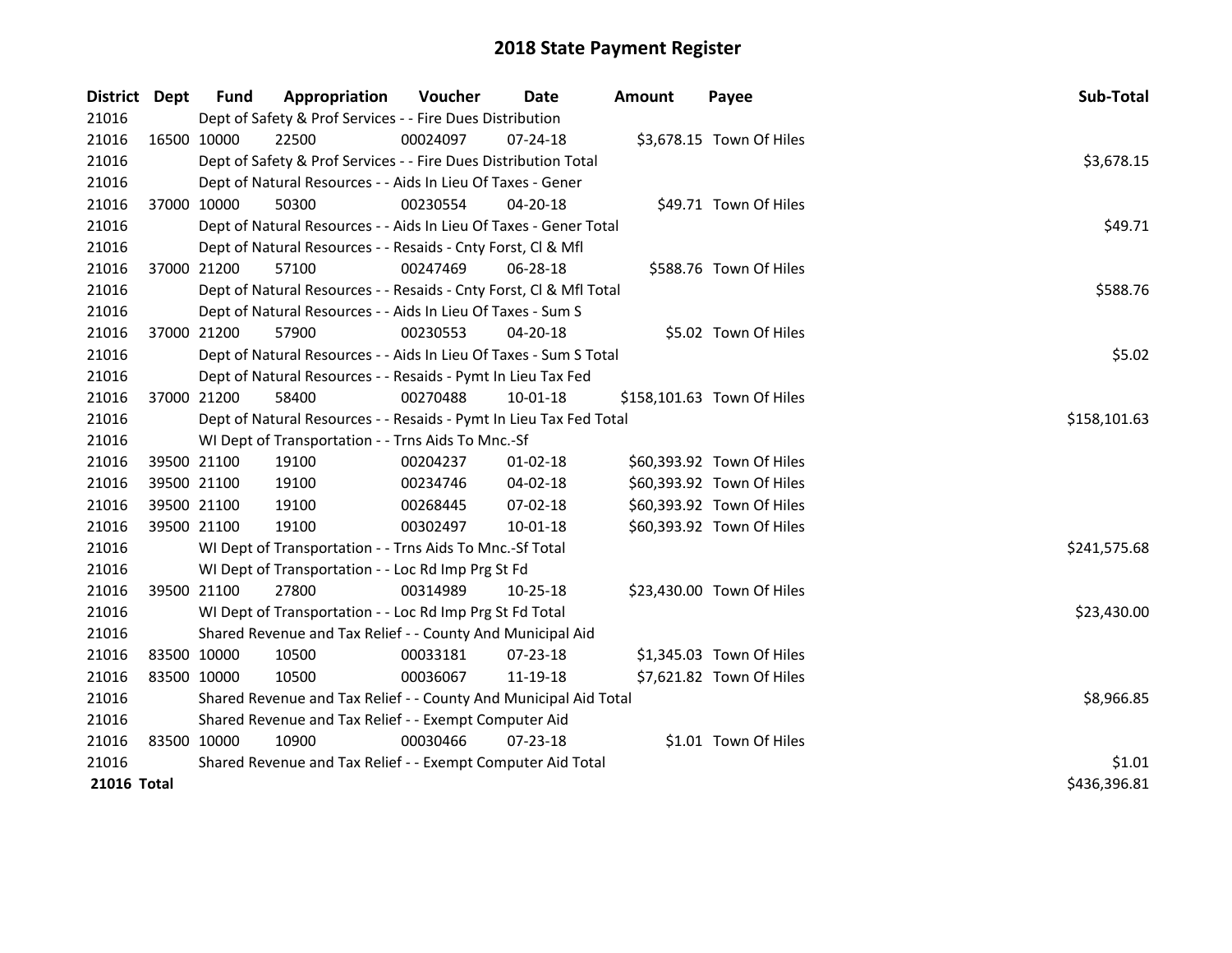| District Dept |             | <b>Fund</b> | Appropriation                                                          | Voucher  | Date           | <b>Amount</b> | Payee                     | Sub-Total    |
|---------------|-------------|-------------|------------------------------------------------------------------------|----------|----------------|---------------|---------------------------|--------------|
| 21018         |             |             | Dept of Safety & Prof Services - - Fire Dues Distribution              |          |                |               |                           |              |
| 21018         | 16500 10000 |             | 22500                                                                  | 00024098 | 07-24-18       |               | \$3,399.60 Town Of Laona  |              |
| 21018         |             |             | Dept of Safety & Prof Services - - Fire Dues Distribution Total        |          |                |               |                           | \$3,399.60   |
| 21018         |             |             | Dept of Natural Resources - - Aids In Lieu Of Taxes - Gener            |          |                |               |                           |              |
| 21018         | 37000 10000 |             | 50300                                                                  | 00211793 | $02 - 02 - 18$ |               | \$2,280.16 Town Of Laona  |              |
| 21018         |             |             | Dept of Natural Resources - - Aids In Lieu Of Taxes - Gener Total      |          |                |               |                           | \$2,280.16   |
| 21018         |             |             | Dept of Natural Resources - - Resaids - Cnty Forst, Cl & Mfl           |          |                |               |                           |              |
| 21018         |             | 37000 21200 | 57100                                                                  | 00247470 | 06-28-18       |               | \$5,791.69 Town Of Laona  |              |
| 21018         |             |             | Dept of Natural Resources - - Resaids - Cnty Forst, Cl & Mfl Total     |          |                |               |                           | \$5,791.69   |
| 21018         |             |             | Dept of Natural Resources - - Aids In Lieu Of Taxes - Sum S            |          |                |               |                           |              |
| 21018         | 37000 21200 |             | 57900                                                                  | 00230049 | 04-20-18       |               | \$12.32 Town Of Laona     |              |
| 21018         |             |             | Dept of Natural Resources - - Aids In Lieu Of Taxes - Sum S Total      |          |                |               |                           | \$12.32      |
| 21018         |             |             | Dept of Natural Resources - - Resaids - Pymt In Lieu Tax Fed           |          |                |               |                           |              |
| 21018         | 37000 21200 |             | 58400                                                                  | 00270489 | 10-01-18       |               | \$69,212.02 Town Of Laona |              |
| 21018         |             |             | Dept of Natural Resources - - Resaids - Pymt In Lieu Tax Fed Total     |          |                |               |                           | \$69,212.02  |
| 21018         |             |             | WI Dept of Transportation - - Trns Aids To Mnc.-Sf                     |          |                |               |                           |              |
| 21018         | 39500 21100 |             | 19100                                                                  | 00204238 | $01-02-18$     |               | \$38,946.67 Town Of Laona |              |
| 21018         | 39500 21100 |             | 19100                                                                  | 00234747 | 04-02-18       |               | \$38,946.67 Town Of Laona |              |
| 21018         | 39500 21100 |             | 19100                                                                  | 00268446 | 07-02-18       |               | \$38,946.67 Town Of Laona |              |
| 21018         | 39500 21100 |             | 19100                                                                  | 00302498 | 10-01-18       |               | \$38,946.68 Town Of Laona |              |
| 21018         |             |             | WI Dept of Transportation - - Trns Aids To Mnc.-Sf Total               |          |                |               |                           | \$155,786.69 |
| 21018         |             |             | Department of Justice - - Law Enforcement Train, Local                 |          |                |               |                           |              |
| 21018         | 45500 10000 |             | 23100                                                                  | 00053296 | 10-18-18       |               | \$160.00 Town Of Laona    |              |
| 21018         |             |             | Department of Justice - - Law Enforcement Train, Local Total           |          |                |               |                           | \$160.00     |
| 21018         |             |             | Commissioners of Public Lands - - Trust Lands And Investments --       |          |                |               |                           |              |
| 21018         | 50700 10000 |             | 12800                                                                  | 00001634 | $01 - 04 - 18$ |               | \$1,198.93 Town Of Laona  |              |
| 21018         | 50700 10000 |             | 12800                                                                  | 00002233 | 12-20-18       |               | \$1,198.93 Town Of Laona  |              |
| 21018         |             |             | Commissioners of Public Lands - - Trust Lands And Investments -- Total |          |                |               |                           | \$2,397.86   |
| 21018         |             |             | Shared Revenue and Tax Relief - - County And Municipal Aid             |          |                |               |                           |              |
| 21018         | 83500 10000 |             | 10500                                                                  | 00033182 | 07-23-18       |               | \$13,851.41 Town Of Laona |              |
| 21018         | 83500 10000 |             | 10500                                                                  | 00036068 | 11-19-18       |               | \$78,491.34 Town Of Laona |              |
| 21018         |             |             | Shared Revenue and Tax Relief - - County And Municipal Aid Total       |          |                |               |                           | \$92,342.75  |
| 21018         |             |             | Shared Revenue and Tax Relief - - Exempt Computer Aid                  |          |                |               |                           |              |
| 21018         | 83500 10000 |             | 10900                                                                  | 00030467 | $07 - 23 - 18$ |               | \$779.29 Town Of Laona    |              |
| 21018         |             |             | Shared Revenue and Tax Relief - - Exempt Computer Aid Total            |          |                |               |                           | \$779.29     |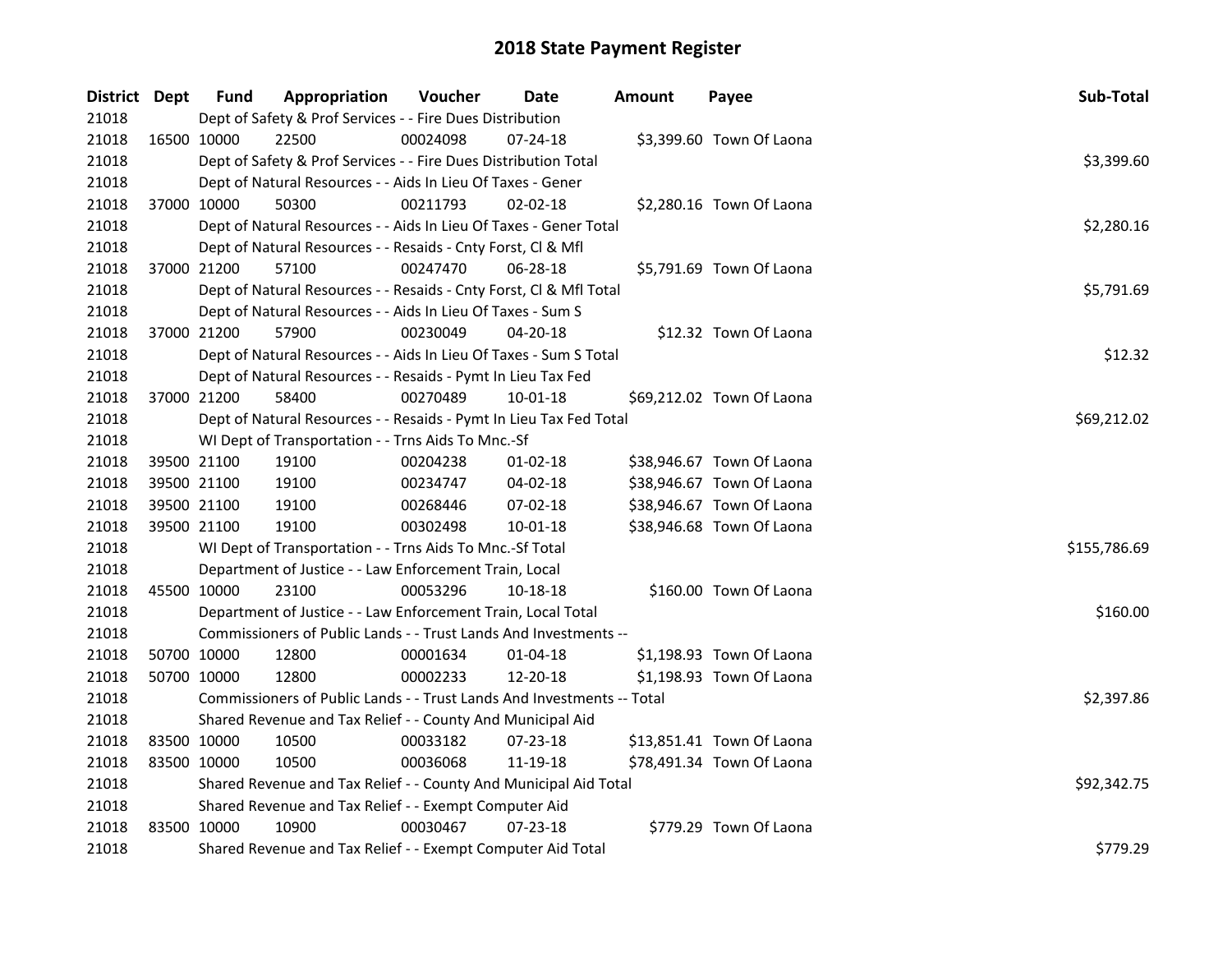| District Dept | Fund        | Appropriation                                       | Voucher  | Date     | Amount | Pavee                 | Sub-Total    |
|---------------|-------------|-----------------------------------------------------|----------|----------|--------|-----------------------|--------------|
| 21018         |             | Shared Revenue and Tax Relief - - Utility Aid       |          |          |        |                       |              |
| 21018         | 83500 10000 | 11000                                               | 00033182 | 07-23-18 |        | \$12.71 Town Of Laona |              |
| 21018         | 83500 10000 | 11000                                               | 00036068 | 11-19-18 |        | \$71.57 Town Of Laona |              |
| 21018         |             | Shared Revenue and Tax Relief - - Utility Aid Total |          |          |        |                       | \$84.28      |
| 21018 Total   |             |                                                     |          |          |        |                       | \$332,246.66 |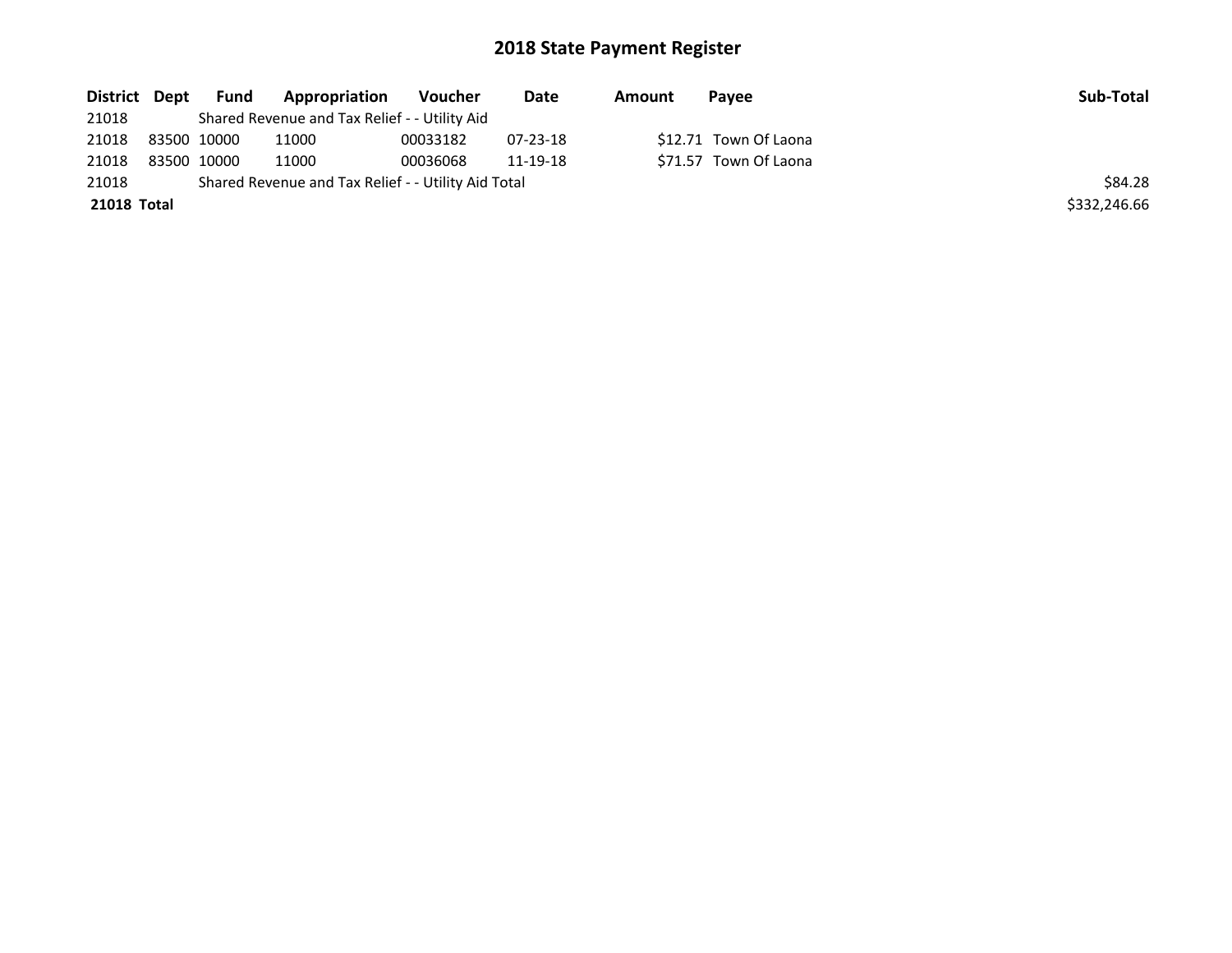| District Dept | <b>Fund</b>                                   | Appropriation                                                      | Voucher    | Date           | <b>Amount</b> | Payee                        | Sub-Total    |
|---------------|-----------------------------------------------|--------------------------------------------------------------------|------------|----------------|---------------|------------------------------|--------------|
| 21020         |                                               | Dept of Safety & Prof Services - - Fire Dues Distribution          |            |                |               |                              |              |
| 21020         | 16500 10000                                   | 22500                                                              | 00024099   | 07-24-18       |               | \$4,583.34 Lincoln, Town Of  |              |
| 21020         |                                               | Dept of Safety & Prof Services - - Fire Dues Distribution Total    |            |                |               |                              | \$4,583.34   |
| 21020         |                                               | Dept of Natural Resources - - Aids In Lieu Of Taxes - Gener        |            |                |               |                              |              |
| 21020         | 37000 10000                                   | 50300                                                              | 00211942   | 02-02-18       |               | \$2,645.89 Lincoln, Town Of  |              |
| 21020         | 37000 10000                                   | 50300                                                              | 00230595   | $04 - 20 - 18$ |               | \$52.44 Lincoln, Town Of     |              |
| 21020         |                                               | Dept of Natural Resources - - Aids In Lieu Of Taxes - Gener Total  | \$2,698.33 |                |               |                              |              |
| 21020         |                                               | Dept of Natural Resources - - Resaids - Cnty Forst, Cl & Mfl       |            |                |               |                              |              |
| 21020         | 37000 21200                                   | 57100                                                              | 00247471   | 06-28-18       |               | \$5,158.24 Lincoln, Town Of  |              |
| 21020         |                                               | Dept of Natural Resources - - Resaids - Cnty Forst, Cl & Mfl Total |            |                |               |                              | \$5,158.24   |
| 21020         |                                               | Dept of Natural Resources - - Aids In Lieu Of Taxes - Sum S        |            |                |               |                              |              |
| 21020         | 37000 21200                                   | 57900                                                              | 00230594   | 04-20-18       |               | \$563.20 Lincoln, Town Of    |              |
| 21020         | 37000 21200                                   | 57900                                                              | 00230596   | 04-20-18       |               | \$1.80 Lincoln, Town Of      |              |
| 21020         |                                               | Dept of Natural Resources - - Aids In Lieu Of Taxes - Sum S Total  |            |                |               |                              | \$565.00     |
| 21020         |                                               | WI Dept of Transportation - - Trns Aids To Mnc.-Sf                 |            |                |               |                              |              |
| 21020         | 39500 21100                                   | 19100                                                              | 00204239   | $01 - 02 - 18$ |               | \$47,182.75 Lincoln, Town Of |              |
| 21020         | 39500 21100                                   | 19100                                                              | 00234748   | 04-02-18       |               | \$47,182.75 Lincoln, Town Of |              |
| 21020         | 39500 21100                                   | 19100                                                              | 00268447   | 07-02-18       |               | \$47,182.75 Lincoln, Town Of |              |
| 21020         | 39500 21100                                   | 19100                                                              | 00302499   | $10 - 01 - 18$ |               | \$47,182.75 Lincoln, Town Of |              |
| 21020         |                                               | WI Dept of Transportation - - Trns Aids To Mnc.-Sf Total           |            |                |               |                              | \$188,731.00 |
| 21020         |                                               | WI Dept of Transportation - - Loc Rd Imp Prg St Fd                 |            |                |               |                              |              |
| 21020         | 39500 21100                                   | 27800                                                              | 00334848   | 12-21-18       |               | \$25,104.00 Lincoln, Town Of |              |
| 21020         |                                               | WI Dept of Transportation - - Loc Rd Imp Prg St Fd Total           |            |                |               |                              | \$25,104.00  |
| 21020         |                                               | Shared Revenue and Tax Relief - - County And Municipal Aid         |            |                |               |                              |              |
| 21020         | 83500 10000                                   | 10500                                                              | 00033183   | 07-23-18       |               | \$2,610.47 Lincoln, Town Of  |              |
| 21020         | 83500 10000                                   | 10500                                                              | 00036069   | 11-19-18       |               | \$14,792.68 Lincoln, Town Of |              |
| 21020         |                                               | Shared Revenue and Tax Relief - - County And Municipal Aid Total   |            |                |               |                              | \$17,403.15  |
| 21020         |                                               | Shared Revenue and Tax Relief - - Exempt Computer Aid              |            |                |               |                              |              |
| 21020         | 83500 10000                                   | 10900                                                              | 00030468   | 07-23-18       |               | \$11.16 Lincoln, Town Of     |              |
| 21020         |                                               | Shared Revenue and Tax Relief - - Exempt Computer Aid Total        |            |                |               |                              | \$11.16      |
| 21020         | Shared Revenue and Tax Relief - - Utility Aid |                                                                    |            |                |               |                              |              |
| 21020         | 83500 10000                                   | 11000                                                              | 00033183   | 07-23-18       |               | \$142.08 Lincoln, Town Of    |              |
| 21020         | 83500 10000                                   | 11000                                                              | 00036069   | 11-19-18       |               | \$824.87 Lincoln, Town Of    |              |
| 21020         |                                               | Shared Revenue and Tax Relief - - Utility Aid Total                |            |                |               |                              | \$966.95     |
| 21020 Total   |                                               |                                                                    |            |                |               |                              | \$245,221.17 |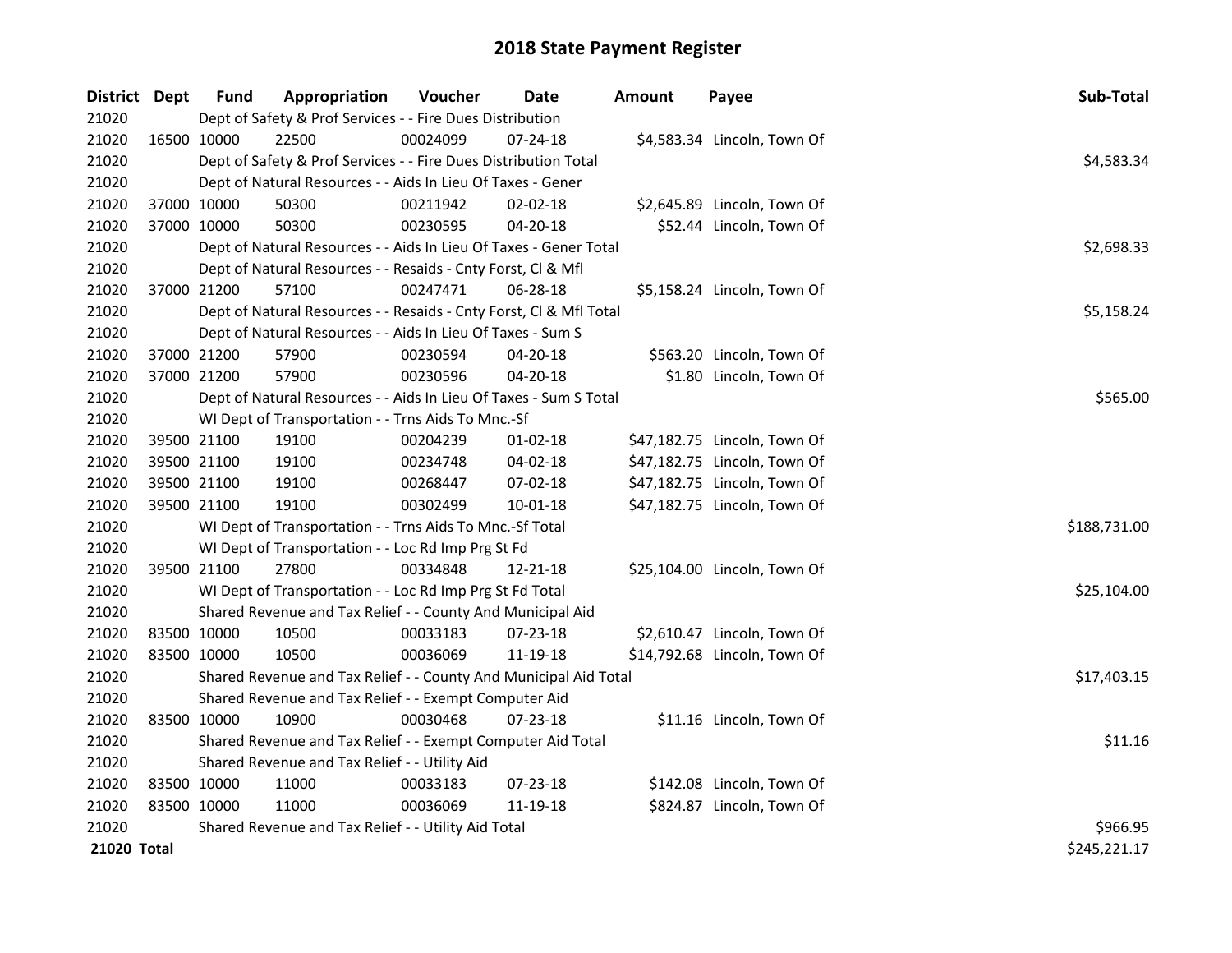| District Dept      | <b>Fund</b> | Appropriation                                                          | Voucher     | Date           | <b>Amount</b> | Payee                         | Sub-Total    |
|--------------------|-------------|------------------------------------------------------------------------|-------------|----------------|---------------|-------------------------------|--------------|
| 21022              |             | Dept of Safety & Prof Services - - Fire Dues Distribution              |             |                |               |                               |              |
| 21022              | 16500 10000 | 22500                                                                  | 00024100    | 07-25-18       |               | \$5,392.87 Town Of Nashville  |              |
| 21022              |             | Dept of Safety & Prof Services - - Fire Dues Distribution Total        |             |                |               |                               | \$5,392.87   |
| 21022              |             | Dept of Natural Resources - - Aids In Lieu Of Taxes - Gener            |             |                |               |                               |              |
| 21022              | 37000 10000 | 50300                                                                  | 00211554    | 02-02-18       |               | \$889.17 Town Of Nashville    |              |
| 21022              | 37000 10000 | 50300                                                                  | 00228952    | 04-20-18       |               | \$81.04 Town Of Nashville     |              |
| 21022              |             | Dept of Natural Resources - - Aids In Lieu Of Taxes - Gener Total      |             |                |               |                               | \$970.21     |
| 21022              |             | Dept of Natural Resources - - Resaids - Cnty Forst, Cl & Mfl           |             |                |               |                               |              |
| 21022              | 37000 21200 | 57100                                                                  | 00247472    | 06-28-18       |               | \$4,267.08 Town Of Nashville  |              |
| 21022              |             | Dept of Natural Resources - - Resaids - Cnty Forst, Cl & Mfl Total     |             |                |               |                               | \$4,267.08   |
| 21022              |             | Dept of Natural Resources - - Aids In Lieu Of Taxes - Sum S            |             |                |               |                               |              |
| 21022              | 37000 21200 | 57900                                                                  | 00228950    | 04-20-18       |               | \$2.60 Town Of Nashville      |              |
| 21022              | 37000 21200 | 57900                                                                  | 00228951    | 04-20-18       |               | \$233.68 Town Of Nashville    |              |
| 21022              | 37000 21200 | 57900                                                                  | 00228953    | 04-20-18       |               | \$24.22 Town Of Nashville     |              |
| 21022              |             | Dept of Natural Resources - - Aids In Lieu Of Taxes - Sum S Total      | \$260.50    |                |               |                               |              |
| 21022              |             | WI Dept of Transportation - - Trns Aids To Mnc.-Sf                     |             |                |               |                               |              |
| 21022              | 39500 21100 | 19100                                                                  | 00204240    | $01 - 02 - 18$ |               | \$41,502.90 Town Of Nashville |              |
| 21022              | 39500 21100 | 19100                                                                  | 00234749    | 04-02-18       |               | \$41,502.90 Town Of Nashville |              |
| 21022              | 39500 21100 | 19100                                                                  | 00268448    | 07-02-18       |               | \$41,502.90 Town Of Nashville |              |
| 21022              | 39500 21100 | 19100                                                                  | 00302500    | $10 - 01 - 18$ |               | \$41,502.91 Town Of Nashville |              |
| 21022              |             | WI Dept of Transportation - - Trns Aids To Mnc.-Sf Total               |             |                |               |                               | \$166,011.61 |
| 21022              |             | Commissioners of Public Lands - - Trust Lands And Investments --       |             |                |               |                               |              |
| 21022              | 50700 10000 | 12800                                                                  | 00001627    | $01 - 04 - 18$ |               | \$310.05 Town Of Nashville    |              |
| 21022              | 50700 10000 | 12800                                                                  | 00002236    | 12-20-18       |               | \$310.05 Town Of Nashville    |              |
| 21022              |             | Commissioners of Public Lands - - Trust Lands And Investments -- Total |             |                |               |                               | \$620.10     |
| 21022              |             | Shared Revenue and Tax Relief - - County And Municipal Aid             |             |                |               |                               |              |
| 21022              | 83500 10000 | 10500                                                                  | 00033184    | $07 - 23 - 18$ |               | \$3,192.62 Town Of Nashville  |              |
| 21022              | 83500 10000 | 10500                                                                  | 00036070    | 11-19-18       |               | \$18,115.48 Town Of Nashville |              |
| 21022              |             | Shared Revenue and Tax Relief - - County And Municipal Aid Total       | \$21,308.10 |                |               |                               |              |
| 21022              |             | Shared Revenue and Tax Relief - - Exempt Computer Aid                  |             |                |               |                               |              |
| 21022              | 83500 10000 | 10900                                                                  | 00030469    | 07-23-18       |               | \$5.07 Town Of Nashville      |              |
| 21022              |             | Shared Revenue and Tax Relief - - Exempt Computer Aid Total            |             |                |               |                               | \$5.07       |
| <b>21022 Total</b> |             |                                                                        |             |                |               |                               | \$198,835.54 |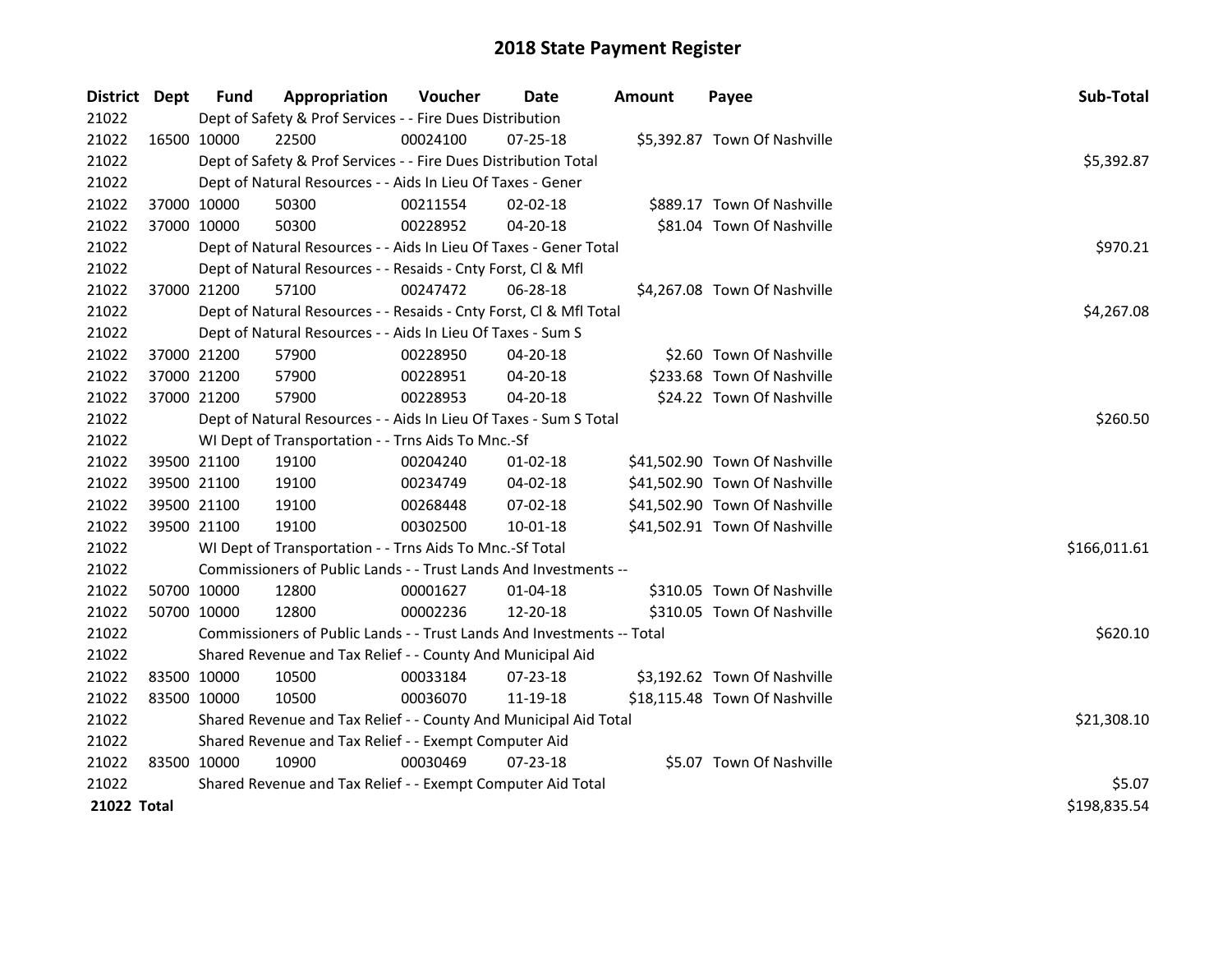| <b>District</b> | Dept  | Fund        | Appropriation                                                      | <b>Voucher</b> | Date           | Amount | Payee                            | Sub-Total    |
|-----------------|-------|-------------|--------------------------------------------------------------------|----------------|----------------|--------|----------------------------------|--------------|
| 21024           |       |             | Dept of Safety & Prof Services - - Fire Dues Distribution          |                |                |        |                                  |              |
| 21024           |       | 16500 10000 | 22500                                                              | 00024101       | $07 - 24 - 18$ |        | \$261.77 Town Of Popple River    |              |
| 21024           |       |             | Dept of Safety & Prof Services - - Fire Dues Distribution Total    |                | \$261.77       |        |                                  |              |
| 21024           |       |             | Dept of Natural Resources - - Aids In Lieu Of Taxes - Gener        |                |                |        |                                  |              |
| 21024           |       | 37000 10000 | 50300                                                              | 00211610       | $02 - 02 - 18$ |        | \$745.82 Town Of Popple River    |              |
| 21024           |       |             | Dept of Natural Resources - - Aids In Lieu Of Taxes - Gener Total  |                |                |        |                                  | \$745.82     |
| 21024           |       |             | Dept of Natural Resources - - Resaids - Cnty Forst, Cl & Mfl       |                |                |        |                                  |              |
| 21024           | 37000 | 21200       | 57100                                                              | 00247473       | $06 - 28 - 18$ |        | \$543.10 Town Of Popple River    |              |
| 21024           |       |             | Dept of Natural Resources - - Resaids - Cnty Forst, Cl & Mfl Total |                |                |        |                                  | \$543.10     |
| 21024           |       |             | Dept of Natural Resources - - Resaids - Pymt In Lieu Tax Fed       |                |                |        |                                  |              |
| 21024           |       | 37000 21200 | 58400                                                              | 00270490       | $10-01-18$     |        | \$61,758.81 Town Of Popple River |              |
| 21024           |       |             | Dept of Natural Resources - - Resaids - Pymt In Lieu Tax Fed Total |                |                |        |                                  | \$61,758.81  |
| 21024           |       |             | WI Dept of Transportation - - Trns Aids To Mnc.-Sf                 |                |                |        |                                  |              |
| 21024           |       | 39500 21100 | 19100                                                              | 00204241       | $01 - 02 - 18$ |        | \$15,809.50 Town Of Popple River |              |
| 21024           |       | 39500 21100 | 19100                                                              | 00234750       | 04-02-18       |        | \$15,809.50 Town Of Popple River |              |
| 21024           |       | 39500 21100 | 19100                                                              | 00268449       | $07 - 02 - 18$ |        | \$15,809.50 Town Of Popple River |              |
| 21024           |       | 39500 21100 | 19100                                                              | 00302501       | $10-01-18$     |        | \$15,809.52 Town Of Popple River |              |
| 21024           |       |             | WI Dept of Transportation - - Trns Aids To Mnc.-Sf Total           |                |                |        |                                  | \$63,238.02  |
| 21024           |       |             | Shared Revenue and Tax Relief - - County And Municipal Aid         |                |                |        |                                  |              |
| 21024           |       | 83500 10000 | 10500                                                              | 00033185       | $07 - 23 - 18$ |        | \$90.90 Town Of Popple River     |              |
| 21024           |       | 83500 10000 | 10500                                                              | 00036071       | 11-19-18       |        | \$515.07 Town Of Popple River    |              |
| 21024           |       |             | Shared Revenue and Tax Relief - - County And Municipal Aid Total   |                | \$605.97       |        |                                  |              |
| 21024 Total     |       |             |                                                                    |                |                |        |                                  | \$127,153.49 |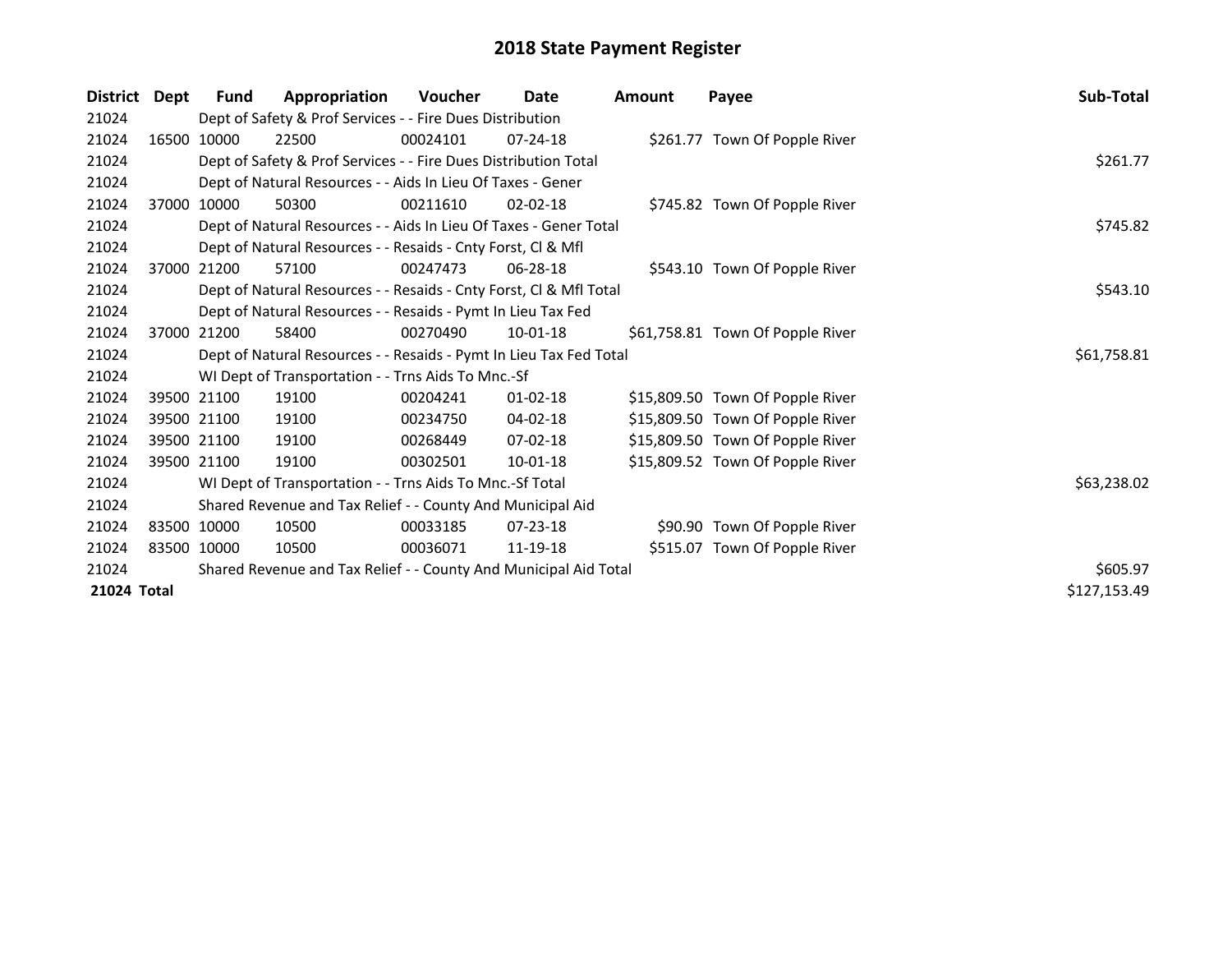| District Dept |             | <b>Fund</b>                                                            | Appropriation                                                      | Voucher  | Date           | <b>Amount</b> | Payee                    | Sub-Total    |
|---------------|-------------|------------------------------------------------------------------------|--------------------------------------------------------------------|----------|----------------|---------------|--------------------------|--------------|
| 21026         |             | Dept of Safety & Prof Services - - Fire Dues Distribution              |                                                                    |          |                |               |                          |              |
| 21026         |             | 16500 10000                                                            | 22500                                                              | 00024102 | $07 - 24 - 18$ |               | \$448.38 Town Of Ross    |              |
| 21026         |             | Dept of Safety & Prof Services - - Fire Dues Distribution Total        | \$448.38                                                           |          |                |               |                          |              |
| 21026         |             | Dept of Natural Resources - - Aids In Lieu Of Taxes - Gener            |                                                                    |          |                |               |                          |              |
| 21026         | 37000 10000 |                                                                        | 50300                                                              | 00211684 | $02 - 02 - 18$ |               | \$1,181.26 Town Of Ross  |              |
| 21026         |             |                                                                        | Dept of Natural Resources - - Aids In Lieu Of Taxes - Gener Total  |          |                |               |                          | \$1,181.26   |
| 21026         |             |                                                                        | Dept of Natural Resources - - Resaids - Cnty Forst, Cl & Mfl       |          |                |               |                          |              |
| 21026         |             | 37000 21200                                                            | 57100                                                              | 00247474 | 06-28-18       |               | \$1,840.79 Town Of Ross  |              |
| 21026         |             |                                                                        | Dept of Natural Resources - - Resaids - Cnty Forst, Cl & Mfl Total |          |                |               |                          | \$1,840.79   |
| 21026         |             |                                                                        | Dept of Natural Resources - - Resaids - Pymt In Lieu Tax Fed       |          |                |               |                          |              |
| 21026         | 37000 21200 |                                                                        | 58400                                                              | 00270491 | 10-01-18       |               | \$17,133.51 Town Of Ross |              |
| 21026         |             |                                                                        | Dept of Natural Resources - - Resaids - Pymt In Lieu Tax Fed Total |          |                |               |                          | \$17,133.51  |
| 21026         |             |                                                                        | Dept of Natural Resources - - Petrostorage Envr Remd Awards        |          |                |               |                          |              |
| 21026         | 37000 27200 |                                                                        | 66700                                                              | 00239055 | 05-25-18       |               | \$13,207.99 Town Of Ross |              |
| 21026         | 37000 27200 |                                                                        | 66700                                                              | 00260437 | 08-21-18       |               | \$4,192.68 Town Of Ross  |              |
| 21026         | 37000 27200 |                                                                        | 66700                                                              | 00274919 | 10-25-18       |               | \$955.19 Town Of Ross    |              |
| 21026         |             | Dept of Natural Resources - - Petrostorage Envr Remd Awards Total      | \$18,355.86                                                        |          |                |               |                          |              |
| 21026         |             | WI Dept of Transportation - - Trns Aids To Mnc.-Sf                     |                                                                    |          |                |               |                          |              |
| 21026         |             | 39500 21100                                                            | 19100                                                              | 00204242 | $01 - 02 - 18$ |               | \$9,818.79 Town Of Ross  |              |
| 21026         |             | 39500 21100                                                            | 19100                                                              | 00234751 | 04-02-18       |               | \$9,818.79 Town Of Ross  |              |
| 21026         | 39500 21100 |                                                                        | 19100                                                              | 00268450 | 07-02-18       |               | \$9,818.79 Town Of Ross  |              |
| 21026         |             | 39500 21100                                                            | 19100                                                              | 00302502 | $10 - 01 - 18$ |               | \$9,818.79 Town Of Ross  |              |
| 21026         |             | WI Dept of Transportation - - Trns Aids To Mnc.-Sf Total               | \$39,275.16                                                        |          |                |               |                          |              |
| 21026         |             | Commissioners of Public Lands - - Trust Lands And Investments --       |                                                                    |          |                |               |                          |              |
| 21026         |             | 50700 10000                                                            | 12800                                                              | 00001630 | 01-04-18       |               | \$2,544.10 Town Of Ross  |              |
| 21026         |             | 50700 10000                                                            | 12800                                                              | 00002237 | 12-20-18       |               | \$2,544.10 Town Of Ross  |              |
| 21026         |             | Commissioners of Public Lands - - Trust Lands And Investments -- Total | \$5,088.20                                                         |          |                |               |                          |              |
| 21026         |             | Shared Revenue and Tax Relief - - County And Municipal Aid             |                                                                    |          |                |               |                          |              |
| 21026         |             | 83500 10000                                                            | 10500                                                              | 00033186 | 07-23-18       |               | \$3,521.07 Town Of Ross  |              |
| 21026         | 83500 10000 |                                                                        | 10500                                                              | 00036072 | 11-19-18       |               | \$20,173.81 Town Of Ross |              |
| 21026         |             | Shared Revenue and Tax Relief - - County And Municipal Aid Total       | \$23,694.88                                                        |          |                |               |                          |              |
| 21026         |             | Shared Revenue and Tax Relief - - Exempt Computer Aid                  |                                                                    |          |                |               |                          |              |
| 21026         | 83500 10000 |                                                                        | 10900                                                              | 00030470 | 07-23-18       |               | \$27.40 Town Of Ross     |              |
| 21026         |             |                                                                        | Shared Revenue and Tax Relief - - Exempt Computer Aid Total        |          |                |               |                          | \$27.40      |
| 21026 Total   |             |                                                                        |                                                                    |          |                |               |                          | \$107,045.44 |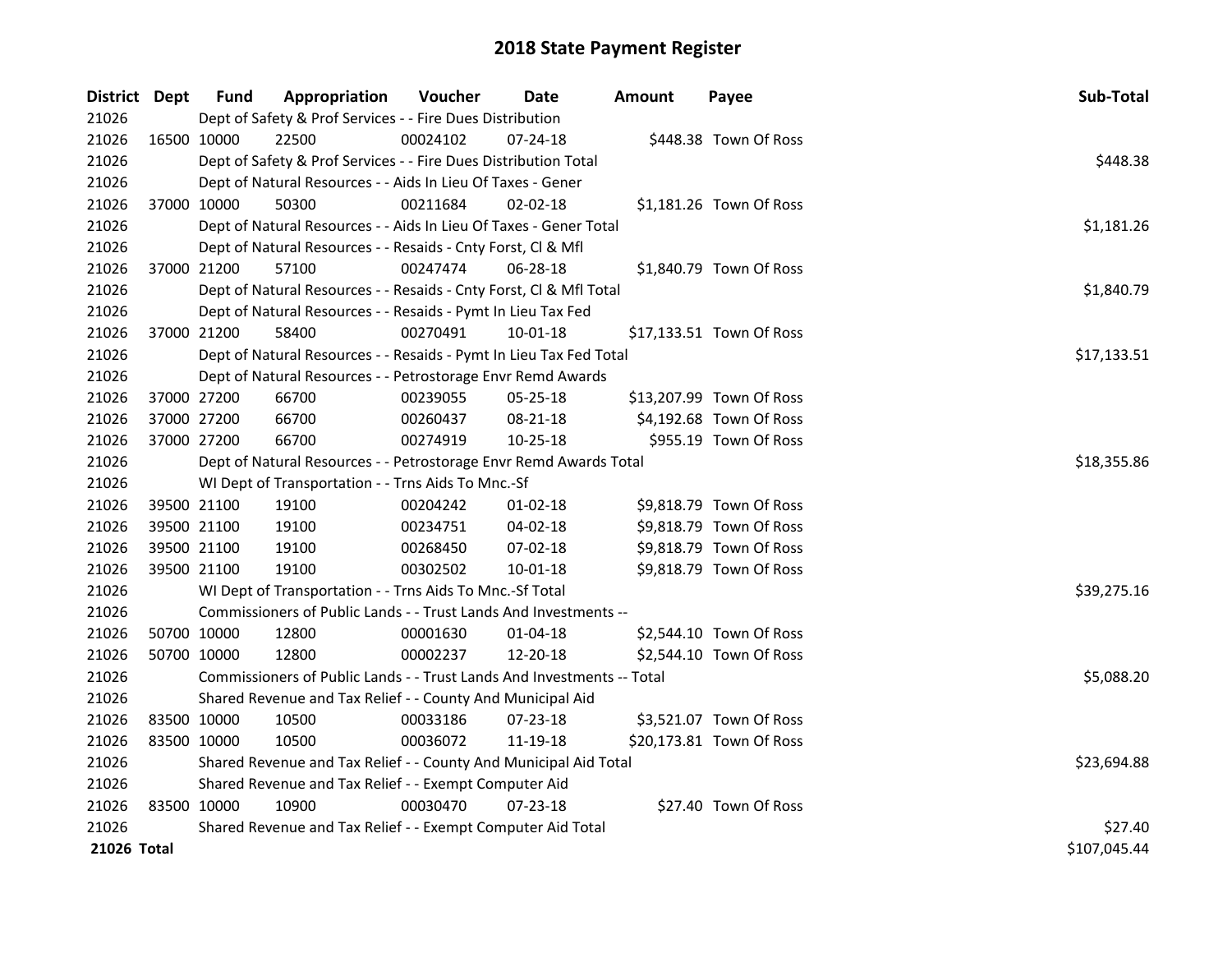| District    | <b>Dept</b> | Fund                                                        | Appropriation                                                      | <b>Voucher</b> | Date           | <b>Amount</b> | Payee                       | Sub-Total    |
|-------------|-------------|-------------------------------------------------------------|--------------------------------------------------------------------|----------------|----------------|---------------|-----------------------------|--------------|
| 21028       |             | Dept of Safety & Prof Services - - Fire Dues Distribution   |                                                                    |                |                |               |                             |              |
| 21028       |             | 16500 10000                                                 | 22500                                                              | 00024103       | 07-26-18       |               | \$2,591.79 Town Of Wabeno   |              |
| 21028       |             |                                                             | Dept of Safety & Prof Services - - Fire Dues Distribution Total    |                |                |               |                             | \$2,591.79   |
| 21028       |             |                                                             | Dept of Natural Resources - - Aids In Lieu Of Taxes - Gener        |                |                |               |                             |              |
| 21028       | 37000 10000 |                                                             | 50300                                                              | 00211869       | $02 - 02 - 18$ |               | \$1,731.76 Town Of Wabeno   |              |
| 21028       |             |                                                             | Dept of Natural Resources - - Aids In Lieu Of Taxes - Gener Total  |                |                |               |                             | \$1,731.76   |
| 21028       |             |                                                             | Dept of Natural Resources - - Resaids - Cnty Forst, Cl & Mfl       |                |                |               |                             |              |
| 21028       |             | 37000 21200                                                 | 57100                                                              | 00247475       | 06-28-18       |               | \$1,166.69 Town Of Wabeno   |              |
| 21028       |             |                                                             | Dept of Natural Resources - - Resaids - Cnty Forst, Cl & Mfl Total |                |                |               |                             | \$1,166.69   |
| 21028       |             |                                                             | Dept of Natural Resources - - Resaids - Pymt In Lieu Tax Fed       |                |                |               |                             |              |
| 21028       |             | 37000 21200                                                 | 58400                                                              | 00270492       | 10-01-18       |               | \$120,246.24 Town Of Wabeno |              |
| 21028       |             |                                                             | Dept of Natural Resources - - Resaids - Pymt In Lieu Tax Fed Total |                |                |               |                             | \$120,246.24 |
| 21028       |             |                                                             | WI Dept of Transportation - - Trns Aids To Mnc.-Sf                 |                |                |               |                             |              |
| 21028       |             | 39500 21100                                                 | 19100                                                              | 00204243       | $01 - 02 - 18$ |               | \$43,497.71 Town Of Wabeno  |              |
| 21028       |             | 39500 21100                                                 | 19100                                                              | 00234752       | 04-02-18       |               | \$43,497.71 Town Of Wabeno  |              |
| 21028       |             | 39500 21100                                                 | 19100                                                              | 00268451       | 07-02-18       |               | \$43,497.71 Town Of Wabeno  |              |
| 21028       |             | 39500 21100                                                 | 19100                                                              | 00302503       | 10-01-18       |               | \$43,497.74 Town Of Wabeno  |              |
| 21028       |             |                                                             | WI Dept of Transportation - - Trns Aids To Mnc.-Sf Total           |                |                |               |                             | \$173,990.87 |
| 21028       |             | Shared Revenue and Tax Relief - - County And Municipal Aid  |                                                                    |                |                |               |                             |              |
| 21028       | 83500 10000 |                                                             | 10500                                                              | 00033187       | $07 - 23 - 18$ |               | \$14,020.68 Town Of Wabeno  |              |
| 21028       | 83500 10000 |                                                             | 10500                                                              | 00036073       | 11-19-18       |               | \$79,450.54 Town Of Wabeno  |              |
| 21028       |             |                                                             | Shared Revenue and Tax Relief - - County And Municipal Aid Total   |                |                |               |                             | \$93,471.22  |
| 21028       |             | Shared Revenue and Tax Relief - - Exempt Computer Aid       |                                                                    |                |                |               |                             |              |
| 21028       |             | 83500 10000                                                 | 10900                                                              | 00030471       | $07 - 23 - 18$ |               | \$65.96 Town Of Wabeno      |              |
| 21028       |             | Shared Revenue and Tax Relief - - Exempt Computer Aid Total | \$65.96                                                            |                |                |               |                             |              |
| 21028       |             | Shared Revenue and Tax Relief - - Utility Aid               |                                                                    |                |                |               |                             |              |
| 21028       |             | 83500 10000                                                 | 11000                                                              | 00033187       | 07-23-18       |               | \$523.19 Town Of Wabeno     |              |
| 21028       | 83500 10000 |                                                             | 11000                                                              | 00036073       | 11-19-18       |               | \$3,037.76 Town Of Wabeno   |              |
| 21028       |             | Shared Revenue and Tax Relief - - Utility Aid Total         | \$3,560.95                                                         |                |                |               |                             |              |
| 21028 Total |             |                                                             |                                                                    |                |                |               |                             | \$396,825.48 |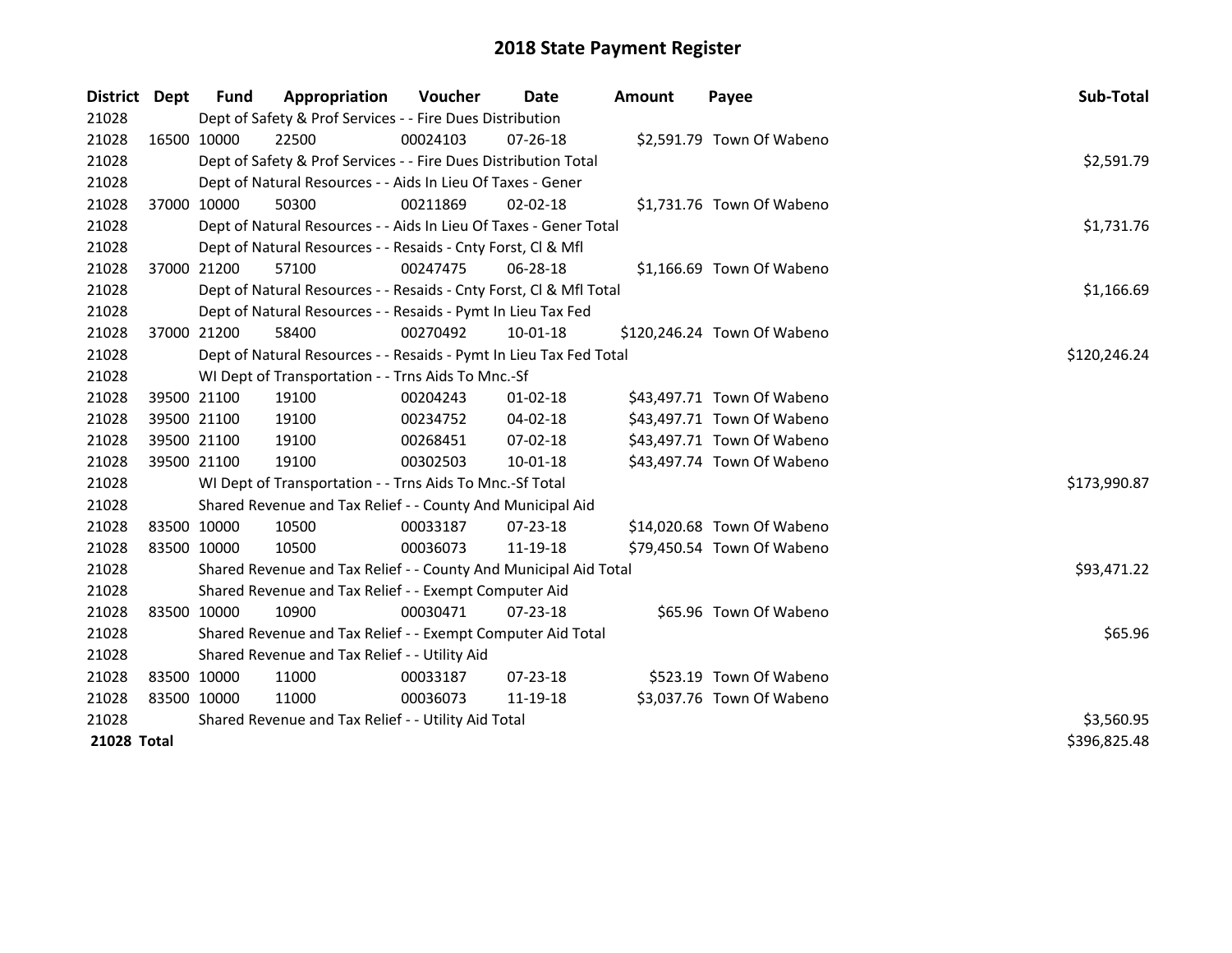| District Dept |             | <b>Fund</b>                                                     | Appropriation                                                      | Voucher    | Date           | <b>Amount</b> | Payee                       | Sub-Total   |
|---------------|-------------|-----------------------------------------------------------------|--------------------------------------------------------------------|------------|----------------|---------------|-----------------------------|-------------|
| 21211         |             |                                                                 | Dept of Safety & Prof Services - - Fire Dues Distribution          |            |                |               |                             |             |
| 21211         | 16500 10000 |                                                                 | 22500                                                              | 00024104   | $07 - 24 - 18$ |               | \$3,648.42 City Of Crandon  |             |
| 21211         |             | Dept of Safety & Prof Services - - Fire Dues Distribution Total |                                                                    | \$3,648.42 |                |               |                             |             |
| 21211         |             |                                                                 | Dept of Natural Resources - - Aids In Lieu Of Taxes - Gener        |            |                |               |                             |             |
| 21211         |             | 37000 10000                                                     | 50300                                                              | 00211723   | $02 - 02 - 18$ |               | \$330.22 City Of Crandon    |             |
| 21211         |             |                                                                 | Dept of Natural Resources - - Aids In Lieu Of Taxes - Gener Total  |            |                |               |                             | \$330.22    |
| 21211         |             |                                                                 | Dept of Natural Resources - - Gen Program Ops-State Funds-Fr       |            |                |               |                             |             |
| 21211         |             | 37000 21200                                                     | 16600                                                              | 00207255   | $01 - 16 - 18$ |               | \$95.60 City Of Crandon     |             |
| 21211         |             |                                                                 | Dept of Natural Resources - - Gen Program Ops-State Funds-Fr Total |            |                |               |                             | \$95.60     |
| 21211         |             |                                                                 | Dept of Natural Resources - - General Program Operations --        |            |                |               |                             |             |
| 21211         |             | 37000 21200                                                     | 25400                                                              | 00226375   | $04-11-18$     |               | \$96.48 City Of Crandon     |             |
| 21211         |             | 37000 21200                                                     | 25400                                                              | 00253463   | 07-18-18       |               | \$115.62 City Of Crandon    |             |
| 21211         |             | 37000 21200                                                     | 25400                                                              | 00253564   | $07-17-18$     |               | \$28.00 City Of Crandon     |             |
| 21211         |             | 37000 21200                                                     | 25400                                                              | 00270873   | 10-04-18       |               | \$106.04 City Of Crandon    |             |
| 21211         |             |                                                                 | Dept of Natural Resources - - General Program Operations -- Total  |            | \$346.14       |               |                             |             |
| 21211         |             |                                                                 | Dept of Natural Resources - - Resaids - Cnty Forst, Cl & Mfl       |            |                |               |                             |             |
| 21211         |             | 37000 21200                                                     | 57100                                                              | 00247476   | 06-28-18       |               | \$76.29 City Of Crandon     |             |
| 21211         |             |                                                                 | Dept of Natural Resources - - Resaids - Cnty Forst, CI & Mfl Total |            | \$76.29        |               |                             |             |
| 21211         |             |                                                                 | Dept of Natural Resources - - Rec & Resource Aids, Fed             |            |                |               |                             |             |
| 21211         |             | 37000 21200                                                     | 58300                                                              | 00261832   | 08-27-18       |               | \$2,342.23 City Of Crandon  |             |
| 21211         |             | Dept of Natural Resources - - Rec & Resource Aids, Fed Total    |                                                                    | \$2,342.23 |                |               |                             |             |
| 21211         |             | WI Dept of Transportation - - Trns Aids To Mnc.-Sf              |                                                                    |            |                |               |                             |             |
| 21211         |             | 39500 21100                                                     | 19100                                                              | 00204244   | $01-02-18$     |               | \$23,434.90 City Of Crandon |             |
| 21211         |             | 39500 21100                                                     | 19100                                                              | 00234753   | 04-02-18       |               | \$23,434.90 City Of Crandon |             |
| 21211         |             | 39500 21100                                                     | 19100                                                              | 00268452   | 07-02-18       |               | \$23,434.90 City Of Crandon |             |
| 21211         |             | 39500 21100                                                     | 19100                                                              | 00302504   | 10-01-18       |               | \$23,434.91 City Of Crandon |             |
| 21211         |             |                                                                 | WI Dept of Transportation - - Trns Aids To Mnc.-Sf Total           |            |                |               |                             | \$93,739.61 |
| 21211         |             |                                                                 | WI Dept of Transportation - - Loc Rd Imp Prg St Fd                 |            |                |               |                             |             |
| 21211         |             | 39500 21100                                                     | 27800                                                              | 00214557   | $01 - 25 - 18$ |               | \$7,655.04 City Of Crandon  |             |
| 21211         |             |                                                                 | WI Dept of Transportation - - Loc Rd Imp Prg St Fd Total           |            |                |               |                             | \$7,655.04  |
| 21211         |             |                                                                 | Department of Justice - - Law Enforcement Train, Local             |            |                |               |                             |             |
| 21211         |             | 45500 10000                                                     | 23100                                                              | 00052376   | 10-01-18       |               | \$480.00 City Of Crandon    |             |
| 21211         |             |                                                                 | Department of Justice - - Law Enforcement Train, Local Total       |            |                |               |                             | \$480.00    |
| 21211         |             | Department of Revenue - - Payments For Municipal Svcs           |                                                                    |            |                |               |                             |             |
| 21211         |             | 56600 10000                                                     | 50100                                                              | 00026770   | 01-31-18       |               | \$485.66 City Of Crandon    |             |